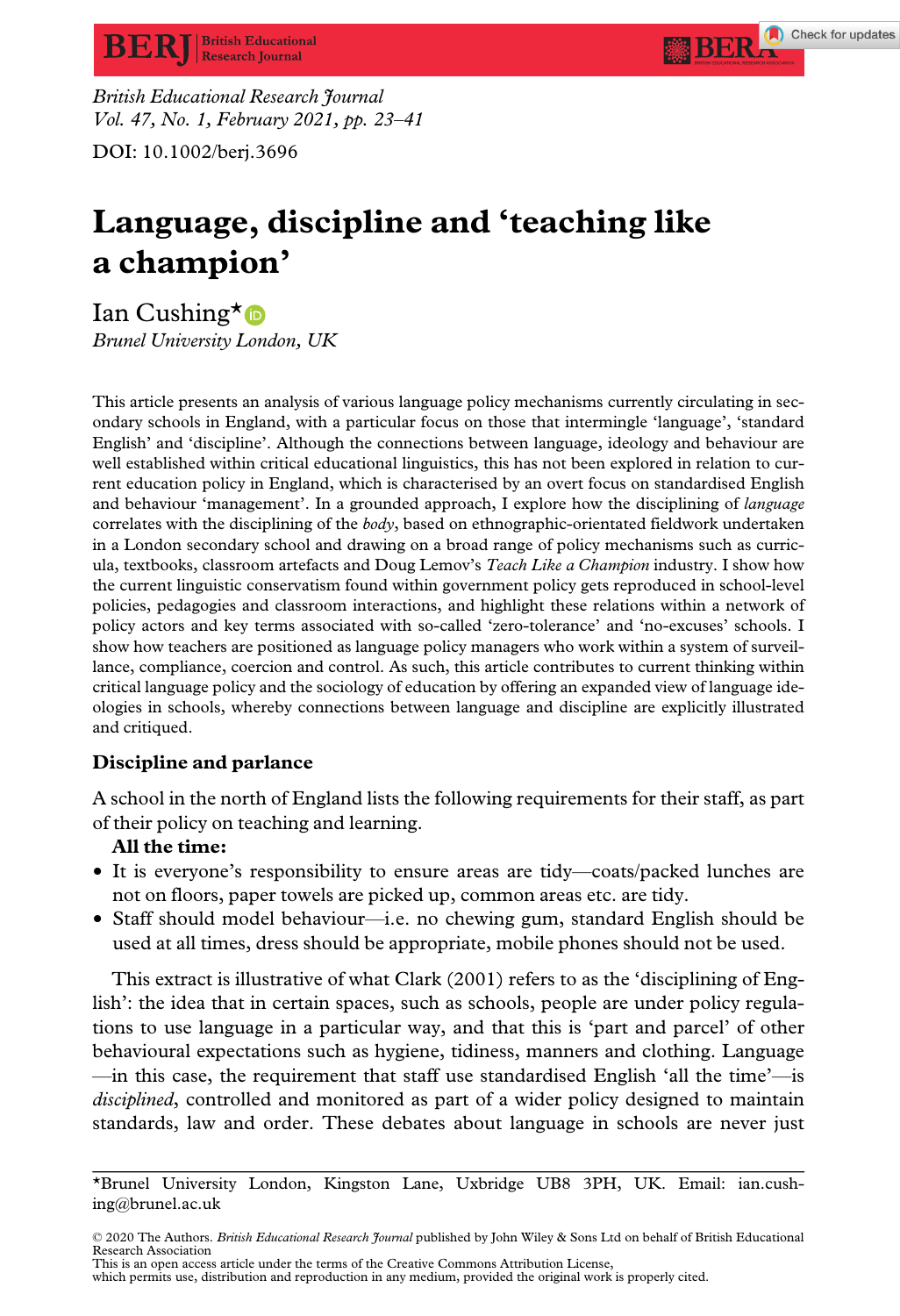about language, but about class, race, power, (in)equality and coercion, with teachers often positioned as a vehicle for the propagation of language ideologies held by government, where English is taught 'not only as a set of skills but also as a set of values' (Clark, 2001: 32, my emphasis). This has resonances with Cameron's (2012) notion of 'verbal hygiene', whereby attempts to 'clean up' language involve a slippage between 'bad language' and 'bad behaviour', with 'good grammar' being used as a metaphor for a bundle of moral terms such as order, tradition and authority.

In this article I expand Clark's notion of language disciplining and Cameron's verbal hygiene by applying these to the contemporary education policy in England, using ethnographic-orientated work undertaken in a London secondary school which identified as having a 'strict' discipline culture and made extensive use of Doug Lemov's Teach Like a Champion programme. I trace connections between discourses of 'language' and discourses of 'discipline' across various policy mechanisms such as curricula, textbooks, pedagogies, policy actors and key terms. These mechanisms of language disciplining are explored using methods from discursive approaches to critical language policy (e.g. Barakos, 2016) to reveal how coercion and control are managed through language (Spolsky, 2009), how language ideologies get transformed into language practices (Snell, 2013) and the ways in which language and the body are placed under surveillance and policed (Foucault, 1979; Youdell, 2006; Cushing, 2020a). This requires examining different language policy levels, from macro (e.g. government-produced policy mechanisms) to meso (e.g. school-produced policy mechanisms) and micro (e.g. classroom interaction), to see how policy gets embodied and enacted (Ball et al., 2012). Macro/meso-level policies and textbook extracts are examined using critical discourse analysis (e.g. Fairclough, 2010) in order to reveal how textual choices reproduce embedded ideologies about language. Classroom interactions are examined using interactional sociolinguistics (e.g. Gumperz & Cook-Gumperz, 2006; Rampton, 2006) to reveal the interplay of language and discipline and how imbalances in power become concretised through talk. Throughout these analyses, Foucault's work on surveillance, governance and the production of docile bodies runs central, in terms of the various mechanisms which circulate in schools with regard to socially constructed language 'expectations', 'standards' and the systems by which teachers and students are positioned to conform to these.

This article moves the literature around language education policy and discipline forward in a number of ways. Firstly, I draw explicit links between language and discipline within the context of current education policy in England, marked in particular by an emphasis on standardised English and behaviour 'management'. Secondly, I show how the disciplining of language correlates and intermingles with the disciplining of the body. Thirdly, I argue that notions of language have been absent from research on surveillance in schools and move towards an augmented, post-panoptic model into which *language* is incorporated.

## Language, discipline and schools

Schools have long been spaces where issues of power, discipline and language intersect with one another. Central to this is the *standard language ideology* (Milroy, 2001), a deeply embedded myth which works to socialise teachers into practices where the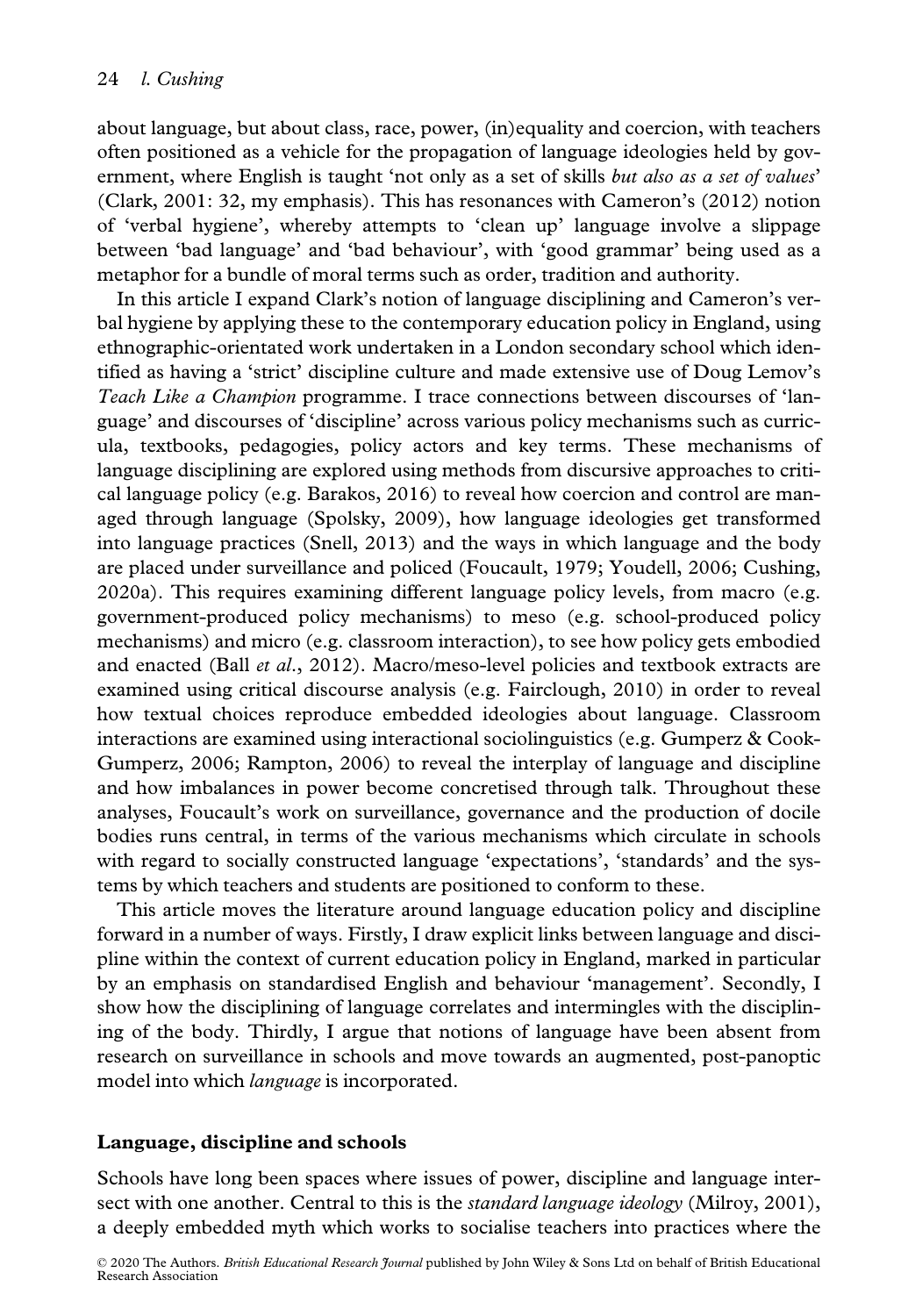standardised form is seen as 'better' than its non-standardised variants. Standardised English is based on and constructed by the repertoires of those who continue to protect it: white, male, middle-upper class, 'native', 'literate' speakers. Given that these speakers typically enjoy social dominance and privileges, this gets indexically mapped on to the standardised forms of language. Critical linguists therefore consider 'standardised English' to be a classed and racialised construct (e.g. Alim & Smitherman, 2012; Rosa & Flores, 2017; Baker-Bell, 2020), committing to a research agenda which exposes the role played by the standard language ideology in perpetuating linguistic and social inequality. The standard language ideology has long pervaded education policy in England, with policymakers adopting a sanitised, depoliticised understanding of language which fails to recognise that standardised English is a social construct and how its aggressive, uncritical promotion serves to undermine and deligitimise non-standardised forms (see Cushing, 2020a).

Schools in England currently work with the policies of post-2010 reforms, introduced under the coalition Conservative–Liberal Democrat government, and from 2015 onwards, under the majority Conservative government. Within these, standardised English is foregrounded across a cluster of policy mechanisms: curricula documents, grammar tests, grammar glossaries, assessment frameworks, political discourse and the Teachers' Standards (TS; DfE, 2013). The TS are a set of eight benchmarks for pre/in-service teachers against which their practice is judged during teacher education programmes, appraisals, misconduct hearings and Ofsted inspections. As Page (2017b) argues, the TS are a 'surveillance mechanism' and a 'blueprint' which codify a particular version of measurable, standardised pedagogies. They represent a particularly interesting mechanism in the context of this article, given how they juxtapose 'language' with 'discipline'—for example, TS8 instructs teachers that they must 'manage behaviour', have 'clear rules and routines' and 'exercise appropriate authority', with TS3 including the requirement to promote 'high standards of literacy, articulacy and the correct use of standard English'. As is the case in current policy then, attempts to standardise language intermingle with attempts to standardise behaviour and the body, via a series of disciplinary mechanisms which curtail unpredictability (Foucault, 1979; Youdell, 2006).

Contemporary education in England is characterised by a greater emphasis not just on standardised English but on discipline and 'standards' more broadly (e.g. Maguire et al., 2010). Behaviour policies are 'subordinated to the standards agenda' (Ball et al., 2011), with schools under pressure to 'perform' in line with external accountability systems, accelerated in particular under the National Strategies of Blair's New Labour. From 2010 onwards, the Conservatives gave teachers a 'green light to get tough' (Gove, 2014), granting schools greater legal powers to impose increasingly punitive policies, including the screening and searching of pupils, the use of physical force and the disciplining of pupils outside of school (DfE, 2016). These moves are supported by major financial backing, notably in an untendered DfE grant of £10 million to a scheme led by the UK government's 'behaviour tsar', Tom Bennett (see DfE, 2019), who himself is a vocal advocate of strict disciplinary policies which emphasise 'crackdowns' and deterrence. Through various networks and connections, and important given the focus of this research, Bennett is also linked to Doug Lemov and is a prominent supporter of Teach Like a Champion (e.g. Bennett, 2013). Despite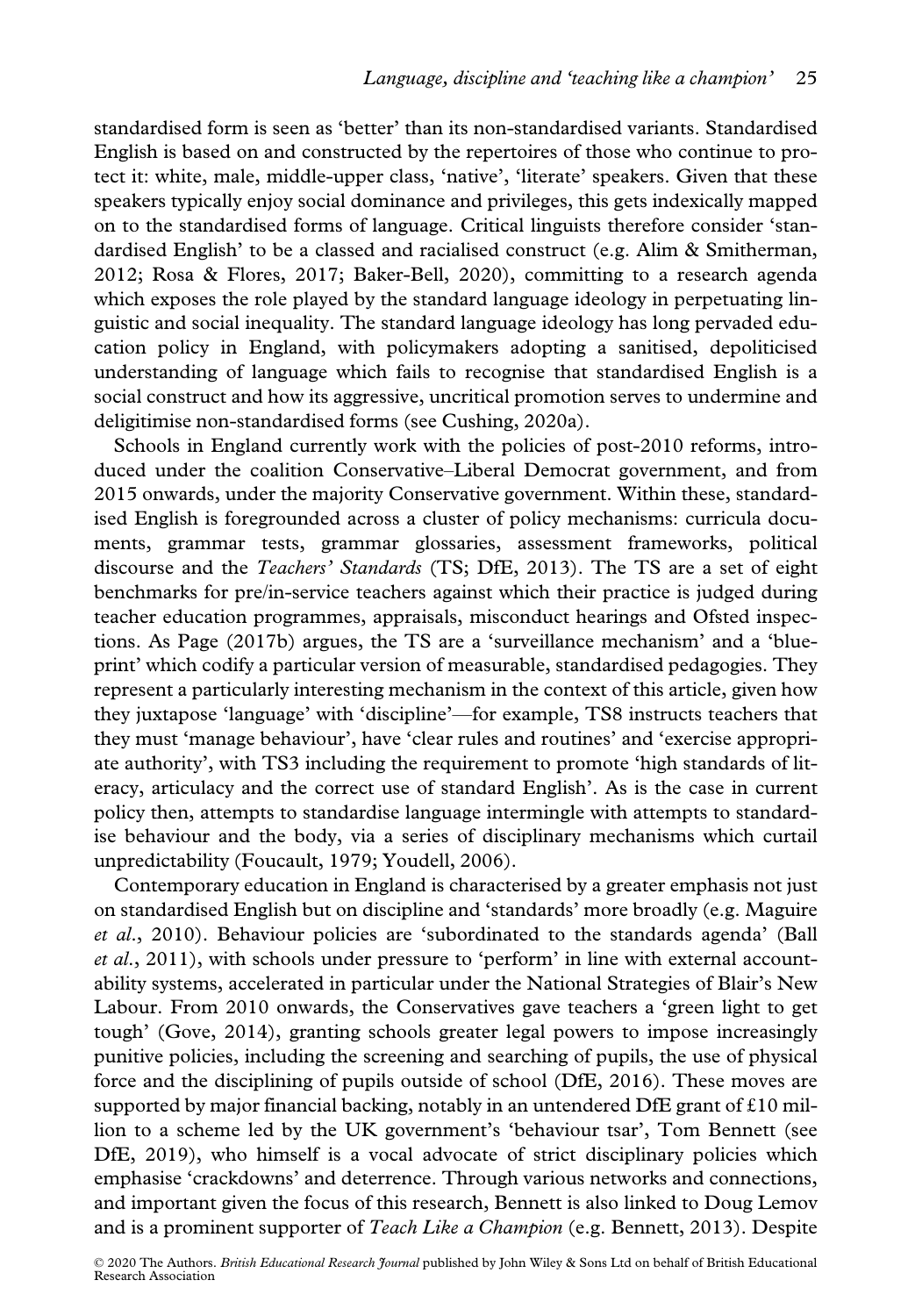these policy moves, there is no agreed consensus on the levels of disruptive behaviour in English secondary schools, with the national media and political discourse whipping up a sensationalised, moral panic narrative (Cameron, 2012; Jenkins & Ueno, 2017). Wrapped up in the political rhetoric about discipline lies discourse about the need for 'proper' English and the 'rigorous' policing of grammar—for example:

Visit the most exclusive pre-prep and prep schools in London [...] and you will find children learning to read using traditional phonic methods, times tables and poetry learnt by heart, grammar and spelling rigorously policed, the narrative of British history properly taught. And on that foundation those children then move to schools like Eton and Westminster – where the medieval cloisters connect seamlessly to the corridors of power. (Gove, 2013)

One of the most notable shifts in contemporary discipline discourse has been in the emergence of new key terms, such as 'no excuses' and 'zero-tolerance'. These overlapping terms are generally used to describe systems characterised by absolute teacher control and extreme systems of student punishment (such as extended periods in isolation and/or detention) and tend to be used by schools who align themselves towards so-called 'traditional' pedagogies and curricula (see Graham, 2018). Fuentes (2011) explores the deployment of zero-tolerance policies in US schools, tracing their origins from Reagan's War on Drugs programme in the 1980s, and exploring case studies where students are subjected to a 'brutally strict disciplinary model that embraces harsh punishment over education' (Fuentes, 2011: 54–55). Zero-tolerance/no excuses policies are theories of discipline which place responsibility on *individuals* to change themselves, rather than attempting to address structural inequalities at the intersection points of language, poverty and race. They are underpinned by intimidation, incarceration and deterrence, and are typically—but not exclusively—associated with charter schools in the USA and with academies and free schools in England (see Kulz, 2017).

## 'Champion teachers' and a language policy for control

Of particular interest to this article is Doug Lemov's Teach Like a Champion (TLAC) programme, a multi-million-dollar global industry of educational resources including textbooks, a video archive, consultancy services and blogs. TLAC formed an integral part of the culture of the school where the research for this took place. In this section, I begin to conceptualise TLAC as a language policy, in terms of language disciplining, surveillance and standardisation.

TLAC is built around 62 'techniques': tightly structured scripts and procedures for the micro-management of classroom discourse, with an overt focus on student control via the deployment of rewards and punishments. These are detailed in Lemov  $(2015)$ , Lemov *et al.*  $(2012)$  and in an accompanying DVD of 75 videos of 'champion teachers'. TLAC is deeply embedded within a network of institutions and policymakers, including: the Relay Graduate School for Education (a private graduate school for teachers based in New York); the Knowledge is Power programme (a group of public charter schools in largely low-income communities across America); and the Teach for America teacher education programme. It has considerable influence in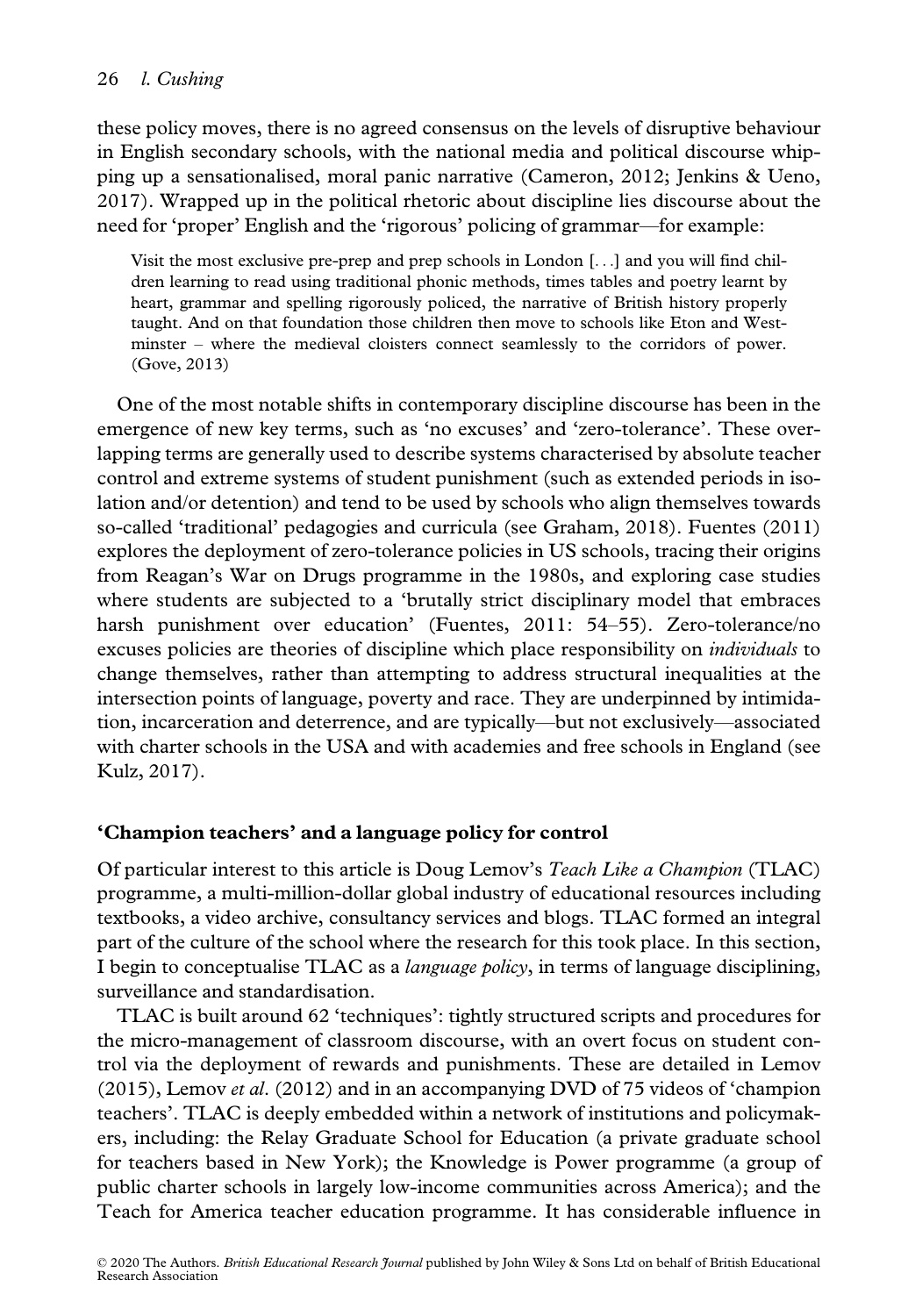UK education, described as a 'teaching bible' by the media (Leslie, 2015), promoted by education ministers who claim Lemov's methods have 'transformed the debate around teacher training' (Gove, 2013) and is a regular reference point as 'research-informed' practice by the founder of ResearchED, Tom Bennett (e.g. Bennett, 2013). TLAC is highly valued by Teach First (a UK-based teacher education programme), with trainee teachers instructed on its mechanisms during their 5-week training programme, in which they are exposed to a neoliberal education ideology based on strict discipline and meritocracy (Elliot, 2018: 272). With its utilitarian and corporate focus on 'grit', 'character' and 'performance' (e.g. Vainker & Bailey, 2018), TLAC is widely used in zero-tolerance schools across the USA and the UK (see Golann, 2018), serving the interests of the DfE in the delivery of their macro-level policies on behaviour management as a cheap, ready-made, quick-fix manual for teachers. Lemov himself is one of the founders of Uncommon Schools (UC), a group of 54 charter schools across the USA who have proudly advertised their zero-tolerance approach to discipline. In August 2020, during the writing of this article, UC published a 'Diversity, Equity and Inclusion' letter on their website (Uncommon Schools, 2020), apologising to students and staff who had suffered traumatic experiences at the hands of their policies and committing to a future agenda of anti-racism and anti-discrimination. This was met with dismay from many UK supporters of the TLAC industry (see Lough, 2020).

Lemov states that the aim of TLAC is to 'expect 100% of students to do what you ask 100% of the time' (Lemov, 2015: 387), achieved through the systematic controlling of students' behaviour and language. The neoliberal discourse of TLAC is characterised by hostile sport and business metaphors (e.g. 'high-performance'; 'cold call'; 'transaction costs'; 'on your marks'; 'strategic investment'; 'hurdle rate'), with an explicit focus on creating a classroom culture of 'discipline and measurability' (Lemov, 2015: 60). Teachers are constructed as 'coaches', 'heroes', 'elites' and, indeed, 'champions' who are engaged in philanthropic and life-affirming work, as neocolonial missionaries whose job is to save poor, 'urban' children (see Gatti & Catalano, 2015). Despite the clear role that *language* plays in the epistemics of TLAC, there is limited research which has considered this in any great detail, and in this article I argue that TLAC is a de facto *language policy* for teachers, and one that is designed to be enacted in classrooms following procedures in the form of scripts, acronyms, metaphors, mnemonics, flowcharts, vocabulary, prosody and gesture. It is a mechanism for turning ideologies into practices whilst representing an explicit effort to manage, control and regulate others' linguistic choices and repertoires (Spolsky, 2009).

#### Methods and data

Data generation methods for this study were ethnographic-orientated, deriving from time spent in a London school during which I observed lessons, interviewed members of the school community, collected a bricolage of policy artefacts and kept a research journal. My aim was to explore the 'social life' of language policy in drawing on critical, ethnographic methods of data generation (e.g. Johnson, 2009; Heller *et al.*, 2018), including the analysis of local and state policy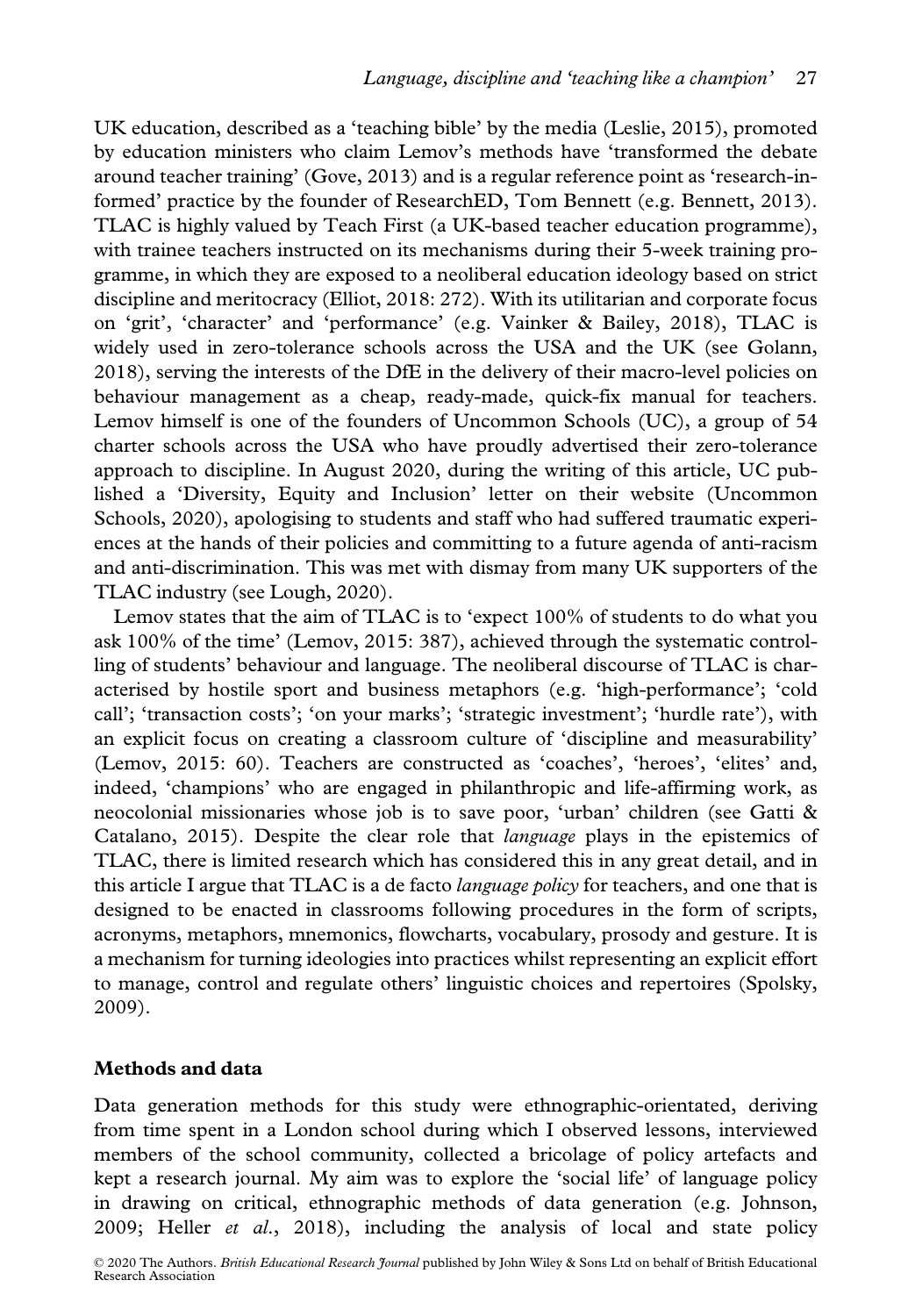mechanisms and their enactment. Ethical approval was granted by my institution and I adhered to the practices outlined in the BERA guidelines (BERA, 2018). All participants signed consent forms and were aware that our discussions were forming part of a research study.

I call the school 'New Urban Academy' (a pseudonym; henceforth NUA), a large academy secondary school (ages 11–18) located in an outer suburb of London and principally catering to a white, working-class student community. The number of pupils eligible for Free School Meals was above average; pupils whose first language was other than English was below average. NUA opened in the early 2000s following targeted intervention under Tony Blair's academisation programme and an 'inadequate' Ofsted rating of the comprehensive school which had occupied the same site. The grounds of NUA were made up of a large, contemporary steel and glass building with an open-plan feel—airy communal areas and spacious classrooms with transparent glass rather than walls, all positioned around a central library and café. All classrooms were fitted with video cameras, justified by management on the grounds that this allowed staff to critically review their own practice, but arguably contributing to a culture of interpersonal and vertical surveillance in schools (see Page, 2017a,b). NUA proudly identified as having a zero-tolerance discipline policy and had built the pedagogical culture of the school around TLAC, after the deputy headteacher had met Lemov at a workshop and had attended multiple ResearchED events which celebrated its approaches. Multiple copies of the book were available in the staff professional development library and various videos were used in staff training sessions. All trainee teachers on placement at the school were given a copy of the book and new staff received 'TLAC training' as part of their induction programme. Many of the teaching staff were graduates of the Teach First programme, talking enthusiastically about the overt influence of TLAC on their practice.

Over the course of one academic year, I made termly visits to NUA, where I observed lessons in different subjects, met with trainee teachers and their mentors, spoke with teachers and students, led workshops for GCSE English students, collected resources used in classrooms/teacher training sessions and collected school policies. I was particularly interested in issues relating to language, including the everyday linguistic practices of students, classroom interaction, language policies and the standardised language 'category-making' processes (Rosa, 2018). I was welcomed into the school and teachers were willing to speak openly about their own histories and approaches to teaching, and how they saw these aligning with the ethos and values found within NUA's policies. I use some of these policies as a springboard to explore other data collected from NUA. Data generated from the 'macro' and 'meso' levels of language policy (TLAC materials and policy extracts) were analysed using critical discourse analysis (Fairclough, 2010) as a way of uncovering how structural ideologies about language and discipline come to be reproduced and concretised via textual choices and patterns. At the 'micro level' of language policy, tools from interactional sociolinguistics (e.g. Gumperz & Cook-Gumperz, 2006; Rampton, 2006) were used to reveal the complex interplay of language and discipline in the classroom and to further trace language ideologies across macro/micro contexts. Ultimately, I aim to explore interdiscursive contact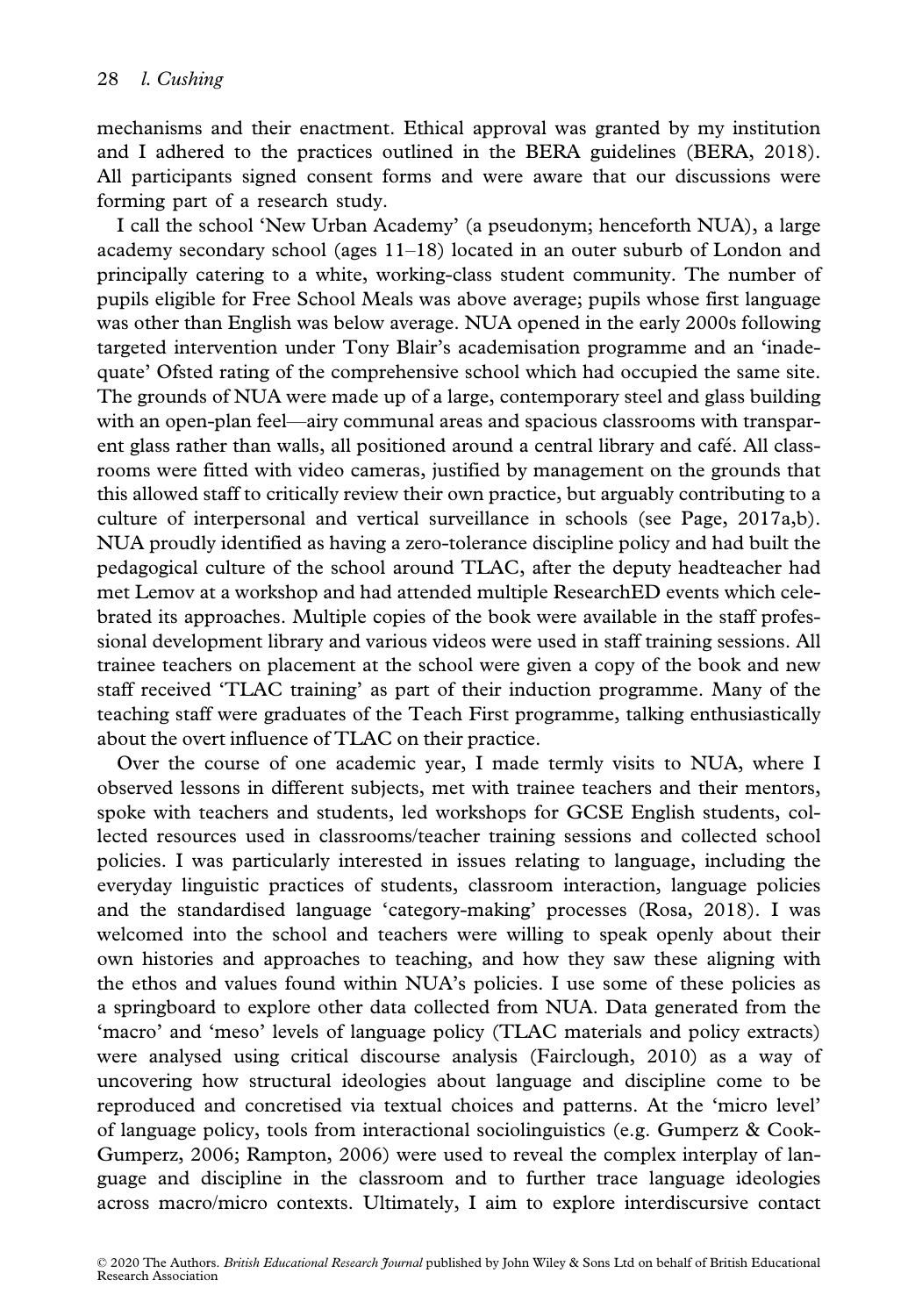points between language and discipline, and the mechanisms by which language in schools gets placed under surveillance.

#### Language disciplining and language policy

I begin with an extract taken from NUA's behaviour for learning policy, in order to illustrate the ways that discourses about language 'correctness' get wrapped up in discourses of standards, surveillance, behaviour and discipline. The policy included:

- Our whole school policy of zero-tolerance is designed to eradicate disruption: so that teachers can teach, and students can learn. There are no excuses for poor behaviour.
- Pupils will receive awards for good behaviour and achievement. Pupils who do not follow our rules will receive sanctions and detentions.
- $\bullet$  [...]
- Teachers and students must use correct standard English at all times and answer in full sentences. Poor oracy will be challenged by teachers.
- Slang is not to be used inside the school premises and will be re-modelled and corrected by teachers.
- Students must speak clearly and fluently so they can be understood.
- Subject-specific terminology must be used.
- Teachers will use question flow charts to support students, correct errors and address misconceptions.

A greater understanding of NUA's unique context is important in reading this. Policies are enacted in the *situated, professional* and *material* contexts of individual schools (Ball *et al.*, 2012: 20–42), with their own profiles, budgets, demographics, staffing and local concerns, but also within the *external* contexts such as league table positions and Ofsted reports. NUA's policies, including the one above, had been drawn up following an Ofsted rating of 'inadequate', which described the school as having 'serious weaknesses', including in literacy, English and behaviour. The most recent Ofsted report, in which NUA received a 'good' rating, highlighted how staff 'consistently corrected' language 'errors', as well as receiving praise for their 'systematic' and 'rigorous' approach to discipline. As Fuentes (2011: 57) explains, in recent years, zero-tolerance policies are often justified by schools on the grounds that they need to meet 'standards' and produce adequate 'test scores', which certainly played a factor given NUA's successful attempts to raise their Ofsted rating. In many ways, NUA's policies, especially clauses concerning language, were in response to a narrative of failure, constructed in part by external, top-down surveillance systems such as Ofsted. The staff at NUA spoke proudly of the new rating, and an oversized sign in reception with the phrase 'we are a GOOD school' met all visitors.

In the policy above, ideas about discipline and language intermingle, working as a deterrent in discouraging 'poor behaviour' through the use of fear and punishments ('sanctions', 'detentions') and the promise of 'awards' for compliance. The policy reproduces the standard language ideology and the myth that there is a 'correct' (i.e. standardised English) way of speaking, with an uncritical use of the phrase 'standard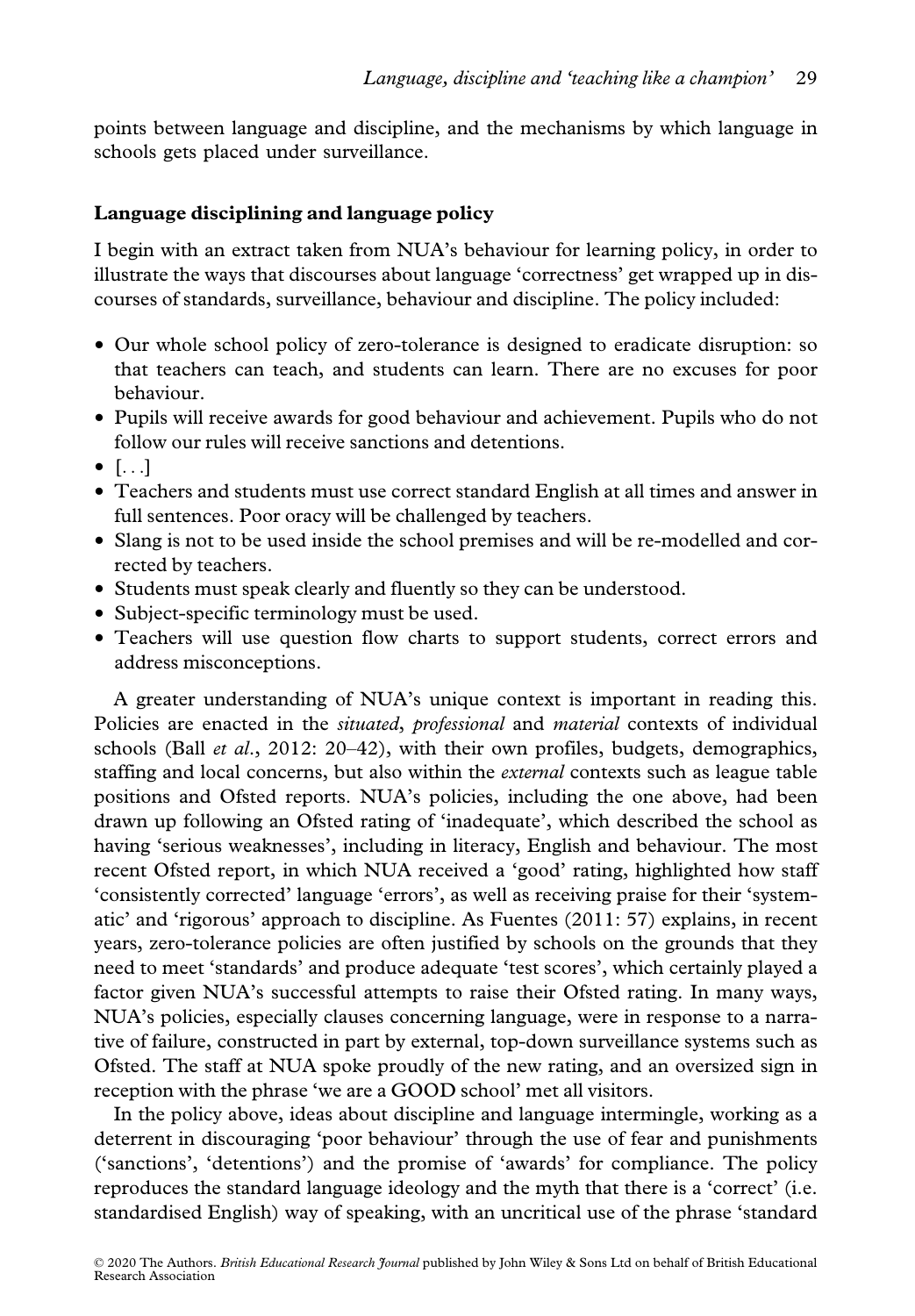English' and an implicit assumption that (a) students and teachers know what this is, and (b), they are competent in it. Students and teachers are instructed, via the use of a modal verb, that they '*must* use correct standard English at all times' and '*must* speak clearly', with no justification provided for  $why$  students must do this, and no attempt to explore how and why different contexts require speakers to adapt and adjust their language. Despite their different grammars, speech and writing are conflated as one homogenous entity, most notably in the clause 'answer in full sentences', which erroneously assumes that speech is based on the written form. Vague adjectives and adverbs ('poor oracy'; 'speak clearly and fluently'; 'correct standard English') serve to further impose the standard language ideology in the subjective treatment of language, positioning 'standardised English' as the benchmark against which other varieties are judged, and constructing 'non-standardised' language as 'non-compliant' and of 'poor quality'.

NUA constructs itself as an institution which has physical borders controlling language use ('slang is not to be used inside the school premises'), resembling other schools who have placed posters on their gates and on classroom walls listing words which are outlawed and 'banned' (see Snell, 2013; Cushing, 2020a). At NUA, academic register and standardised English is the legitimate language of the school, not 'slang', a policy which I regularly observed being enacted during lessons. Policy here steers teachers towards 'eradicationist' pedagogies (Baker-Bell, 2020: 28–29), where the aim is to remove non-standardised language and replace it with standardised forms, which ultimately denies speakers the opportunity to draw on their own linguistic identities and repertoires. Indeed, the policy uses the verb 'eradicate' in its initial framing, equating 'disruption' with 'non-standardised grammar', 'not speaking clearly' and 'slang'. Teachers, too, have their language policed and managed through the use of 'question flow charts': tightly structured classroom scripts and procedures for how to respond to 'errors' and 'misconceptions' which are designed to enforce standardised pedagogies. This mode of language surveillance is explored further in the following section.

Figure 1 is a reconstruction of a poster which was taped onto the corridor and classroom walls of NUA, further illustrating the ways that the school was using

## These are the basic expectations we have of your behavior.

- Be on time.
- Be ready: equipment out.
- No electronic devices.
- Wear correct uniform and hair properly.
- Corridor transitions are silent
- and follow a one-way system.
- No chewing gum. Line-ups outside classrooms
- are disciplined and silent.
- Speak in English only.

Figure 1. Disciplining the body, disciplining language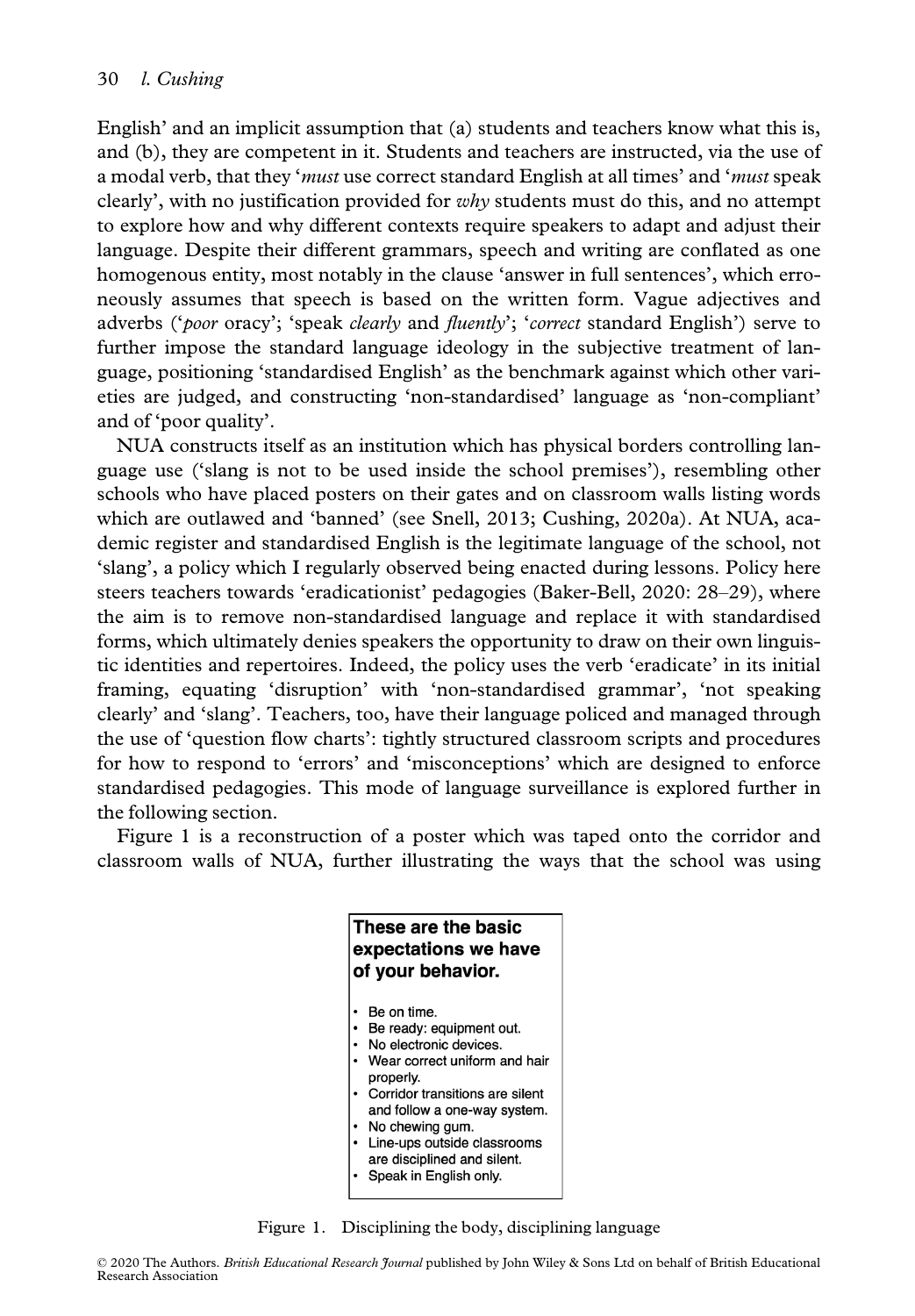language to impose discipline, and further aligning discourses of behaviour with discourses of language.

In addition to language, here students' bodies and movements are arranged, controlled and disciplined by the architecture of the school (Piro, 2008). Students at NUA are required to walk on the left-hand side of a painted line along the middle of the corridor floor in a 'one-way system' and are not permitted to talk to each other whilst moving. Clothing and hairstyles are strictly policed by staff at the school gate and throughout the school day, with sanctions deployed for students who are not deemed to be satisfactorily presented (see also Kulz, 2017: 70–74). Students follow meticulous protocols at the beginning and end of lessons, involving standing up in silence behind their desks before being permitted to sit down and saying 'thank you' to their teachers as they leave. The control of the body and of language is here merged together, concretising Cameron's (2012) 'speaking well is behaving well' metaphor in spatial and material terms: language and discipline are distributed through the entire body, as an intermingling, semiotic assemblage of control (Luke, 1992). The final bullet point of Figure 1, 'Speak in English only', is representative of 'one nation, one language' ideologies (e.g. Shohamy, 2006), where a language is believed to neatly align with a physical territory and used by policymakers as an attempt to construct social cohesion and control. Within this ideology, linguistic diversity is seen as a 'threat', and something to be feared and contained. However, during my time at NUA, I observed multiple moments of resistance from students, who defied the policy in communicating with one another in languages other than English. This subversion of language policy illustrates how policy does not merely 'flow' linearly from macro through to micro level but is met with pockets of resistance along the way.

## SLANTing, SPEAKing and language policing

Figure 2 is a reconstruction of a large poster which was taped onto every classroom wall in NUA, as well as being glued onto the back of students' planners.

SLANT is one of 62 techniques in the core Teach Like a Champion textbook (Lemov, 2015: 360–361). It was named by Uncommon Schools as one of the policies



Figure 2. SLANT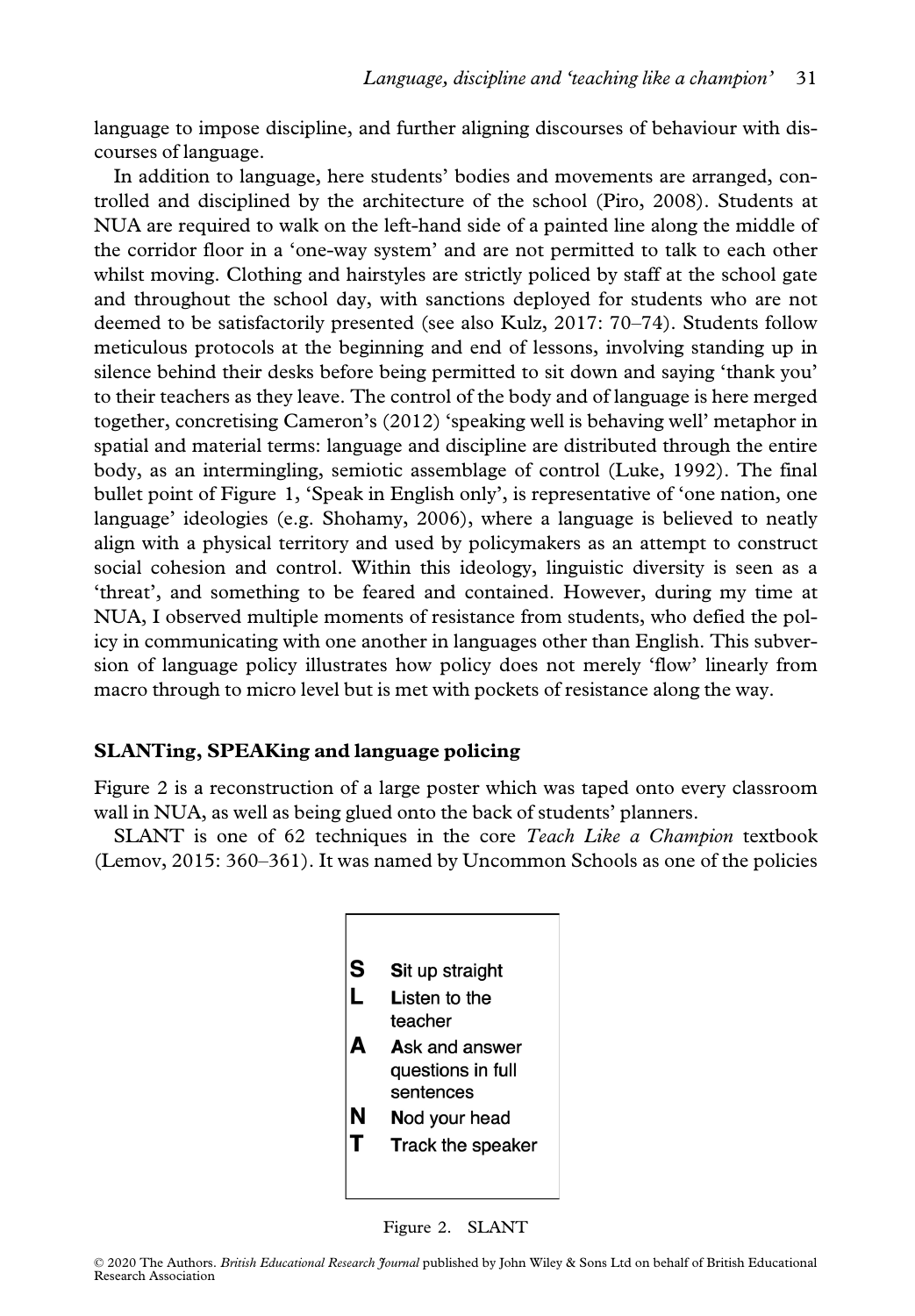## 32 l. Cushing

which was to be 'eliminated' in their recent 'commitment' to equality and diversity (Uncommon Schools, 2020). At NUA, I regularly observed SLANT being enacted, with my fieldnotes describing the ways that teachers used it in their classroom discourse or simply and silently gestured to the poster on the wall. Lemov describes SLANT as follows:

Regardless of how great your lesson is, if students aren't alert, sitting up, and actively listening, teaching it will be like pouring water into a leaky bucket. Although many teachers practice lining up students for fire drills and making sure everyone knows the routine for finding the right bus at the end of the day, many neglect to teach behaviours that are more critical in the long run, those that help students concentrate, focus, and learn.

To maximise students' ability to pay attention, teachers in top-performing schools and classrooms commonly use sticky acronyms to teach students baseline behaviours for learning. One popular variation is STAR:

Sit up Track the speaker Ask and answer questions like a scholar Respect those around you

Another common alternative is SLANT:

Sit up **Listen** Ask and answer questions Nod your head Track the speaker

One of the best aspects of these acronyms is that they serve as shorthand. Once you've taught students how to STAR/SLANT, all you ordinarily have to do is use the phrase, and students are able to self-correct. [...] In the best classrooms, the word is deeply embedded in the vocabulary of learning, as a noun ("Where's my STAR/SLANT?") and a verb ("Make sure to STAR/SLANT").

Because STAR/SLANT is such a critical part of a high-performing classroom, you may also consider developing nonverbal signals that allow you to reinforce and correct without interrupting what you're otherwise doing. For instance, you might fold your hands in front of you to remind students to sit up straight, or point to your eyes with two fingers to prompt students to track when you're speaking. (Lemov, 2015: 360–361)

Similar-style acronyms for monitoring and controlling language are found throughout other zero-tolerance schools' policies in the UK and USA, such as SPEAK (Standard English; Projection; Echo; Ask a range of pupils; Keep revisiting key knowledge) and SHAPE (Speak in standard English; HAnds away from mouth; Project your voice; Eye contact at all times). Janks (2010) critiques a similar but earlier version of SLANT, taken from a primary school classroom in South Africa and shown in Figure 3, where both body and language are placed under surveillance.

SLANT and its variations are here conceptualised as language policies because they function as a set of practices and beliefs for managing and monitoring the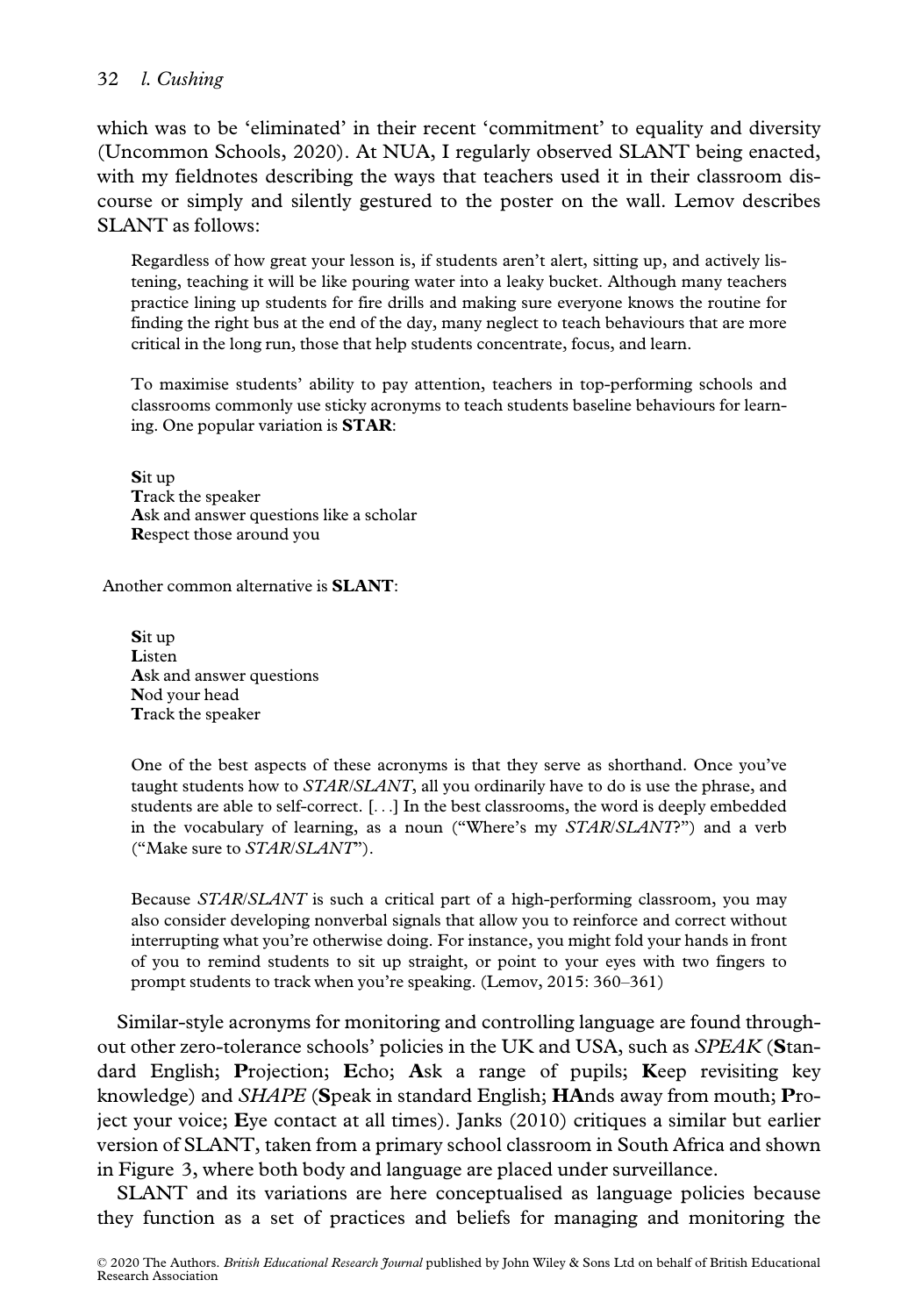

Figure 3. Rules for good listening (Janks, 2010: 51) [Colour figure can be viewed at [wileyonlinelib](www.wileyonlinelibrary.com) [rary.com](www.wileyonlinelibrary.com)]

communicative behaviours of others (Spolsky, 2009), deployed as a way of engineering classroom spaces where speech, writing and gestures are standardised and regulated in intricate detail.

Lemov (2015: 388–393) instructs teachers to 'show me SLANT', 'scan from the front of the room' and 'make compliance visible', crafting a panoptic classroom where students are 'subtly reminded that you see'. What Figure 2 and the description of SLANT show is how TLAC is essentially a series of routines and scripts for teachers to follow, and so they themselves have their language policed whilst simultaneously policing the language of their students. The teacher here is de-skilled, their pedagogical autonomy curtailed to predetermined chunks of talk, with students' responses reduced to predictable, measurable patterns. This was the case for the lessons I observed at NUA, where classroom discourse was dominated by teachers, and student responses heavily refereed and managed, placed under surveillance by the mechanisms of SLANT and NUA's wider policies. Comparing Lemov's description of SLANT with Figure 2 shows how NUA had adapted it for their own purposes, adding detail such as 'in full sentences' as well as re-semiotising it into a highly visible sign. In similar ways to Figures 1 and 3, SLANT juxtaposes the disciplining of the body ('sit up straight'; 'track the speaker') with the disciplining of language and communication ('ask and answer in full sentences'; 'nod your head'; 'ask and answer questions like a scholar'). This is the 'meticulous control of the operations of the body' (Foucault, 1979: 137), operationalised through a de facto language policy (Shohamy, 2006) built on coercion and standardisation.

In his critique of TLAC, Stahl (2019) calls SLANT a 'body pedagogy', which includes semiotic resources including language, body and gesture, and something that is deeply intertwined with neoliberal policy enactment through the disciplining of the body and measuring its ability to comply. Extending Stahl's notion of a body pedagogy to include concepts from critical language policy then, we see how TLAC and SLANT become ways of imposing standard language ideologies—including gesture —via carefully crafted routines. The repetition and consistency in which these policies are enacted—as was the case at NUA—eventually works to socialise students and teachers into self-regulation and self-governance, as the paralysing effect of language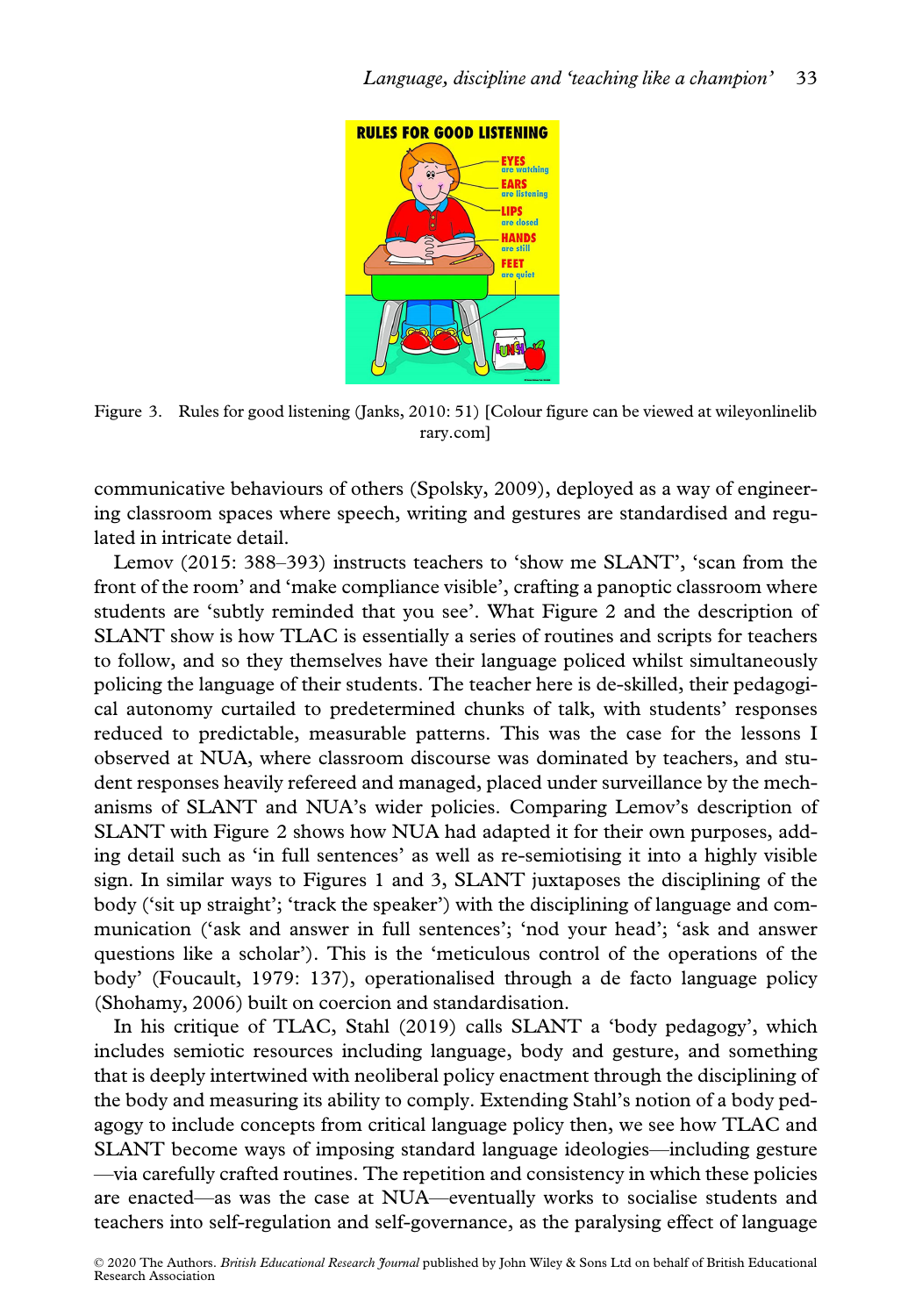policy takes hold. Language here is involved in the production of an affective atmosphere of the classroom, where linguistic and gestural 'correctness' is expected and praised, and where the lines between 'language' and 'discipline' are further blurred.

## Punching the error

A further TLAC technique which was widely used at NUA was 'Format Matters', which instructs teachers to 'correct errors' in students' language, in particular targeting non-standardised spoken grammar, 'slang' and articulation. In similar ways to SLANT, Format Matters works as a language policy because it imposes arbitrary notions of 'correctness' and 'standards' onto classrooms (see Shohamy, 2006) whilst further constructing cultures of language surveillance. Lemov (2015: 116–118) attempts to justify Format Matters on the grounds that it is exclusively standardised English which counts as being 'worthy' to communicate ideas, being 'the battering ram that knocks down the door to college'. He writes:

Correcting slang, syntax, usage, and grammar in your classroom prepares students to succeed, even if you believe that divergences from "standard" are acceptable and normal, or even if you think there's no such thing as "standard" [...] there is a *language of opportunity* [...]. In it, subjects and verbs agree, usage is traditional, and rules are studied and followed. (Lemov, 2015: 117, original emphasis)

The routine for enacting Format Matters in the classroom is in the form of two crude instructions: 'identify the error' and 'begin the correction' (Lemov, 2015: 118), encouraging teachers to enact remedial notions of linguistic 'correctness' as well as publicly stigmatising students for using grammatical and pronunciation 'errors'. As well as further conflating spoken and written grammar, Lemov (2015: 120–121) bases Format Matters on Bernstein's (1974) restricted and elaborated codes, lingering work from the 1960s which has been repeatedly critiqued and dismissed by sociolinguists as harbouring deficit, classist and racist stances on language (e.g. Jones, 2013; Rosen, 2017). Bernstein suggests that working-class speakers' language is 'restricted' and underdeveloped as a result of their narrow social experiences, whilst middle-class speakers' language is indicative of intellectual stimulation. Lemov reconceptualises 'elaborated' codes as 'collegiate' codes to which all students must be conditioned into using. In the UK, Ofsted adopt a similar belief towards standardised English (Hubbard, 2020). Despite Lemov's claims that 'correcting' language serves to assist students in gaining entry to university, a sociolinguistic view would argue that it only serves to further entrench social and educational inequality, as well as pathologising and stigmatising non-standardised language (e.g. Snell, 2013). Via the machinery of Format Matters, students are coerced into 'self-correction' through tools and techniques of governmentality: the organised crafting and managing of others' behaviour, which leads to the eventual internalisation of rules and self-governing (Foucault, 1979). This is not just verbal hygiene, but verbal *stigma*—with young people's language, which according to Lemov can be 'plagued by tangled syntax' (Lemov, 2015: 117), branded as deficient under the neoliberal veneer of 'opportunity giving' and 'entry to college'.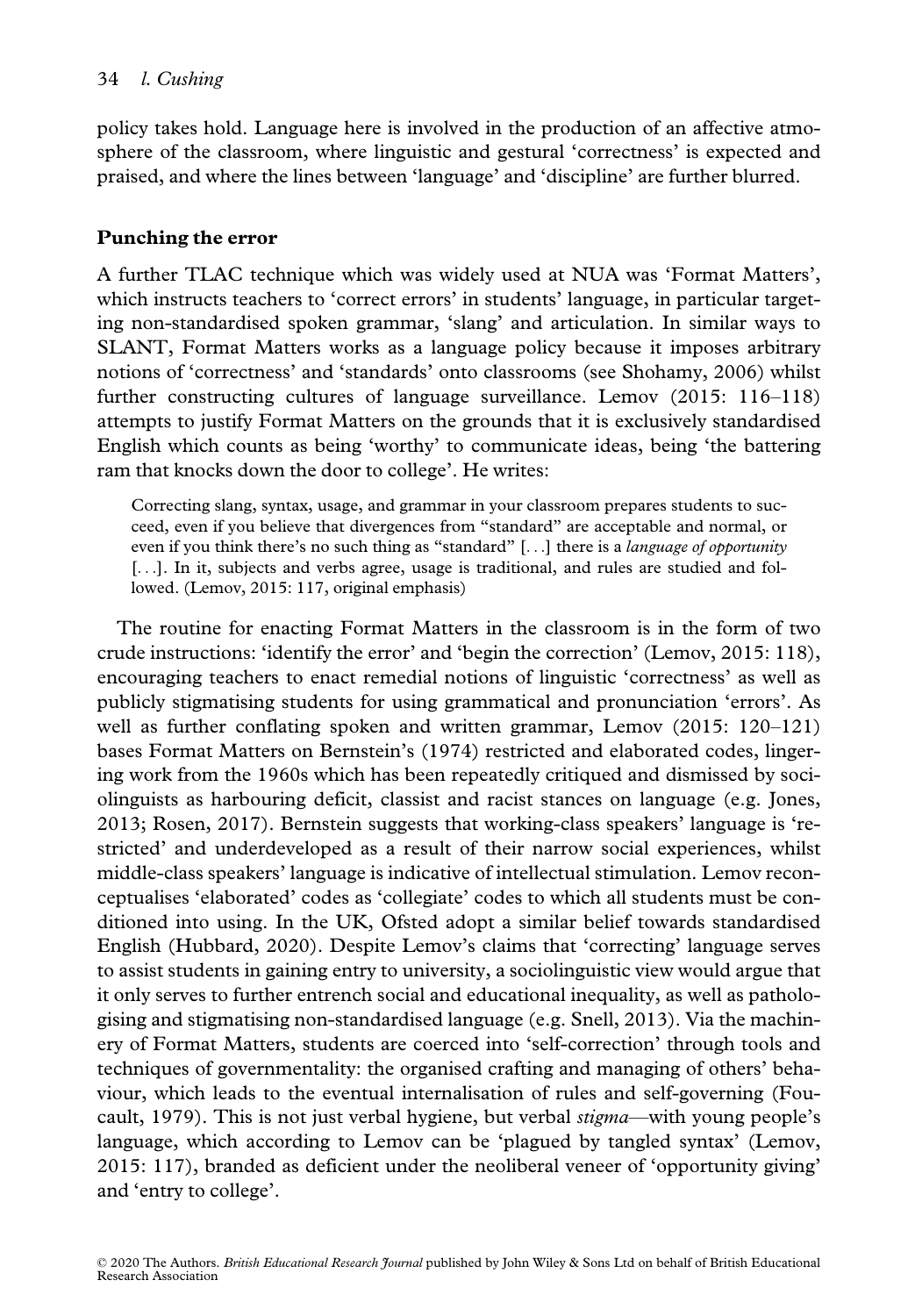During assemblies and training sessions held at NUA that I observed, teachers and students were shown the Format Matters video from the TLAC DVD, illustrating how the technique gets micro-enacted in the classroom. This features a Black male teacher (Mr Williams) 'correcting' the speech of a young Black student (Shakir). The 'correction' here is of the verb 'gots', a grammatical feature of African-American Vernacular English (e.g. Wolfram, 2004). The clip shows various sentences and words written on the board, with the sentence 'The bat flew through the night' being the focus of attention at this particular moment. My own transcript of the interaction is below, where S2 is another student, sat next to Shakir. Transcription conventions can be found in the Appendix.

1 Mr W: the clue is? 2 Shakir: flew flew 3 Mr W: flew (.) excellent 4 Shakir: so it gots to be the one that 5 Mr W: it gots to be? 6 Shakir: oh (.) it (2) 7 S2: ((whispers)) has 8 Shakir: it ha::s to be the one <xxx> 9 Mr W: excellent Shakir

Figure 4 is a screenshot of this interaction, taken during Shakir's 2-second pause on line 6.

This interaction lasts just 14 seconds. In a physical embodiment of language surveillance and disciplining, Mr Williams stands over Shakir, hands in pockets and gazes directly at him with a look of concern and waits, whilst Shakir's classmate turns to whisper him the 'right answer'. The other students silently continue with their



Figure 4. Language policing and 'Format Matters' [Colour figure can be viewed at [wileyonlinelib](www.wileyonlinelibrary.com) [rary.com](www.wileyonlinelibrary.com)]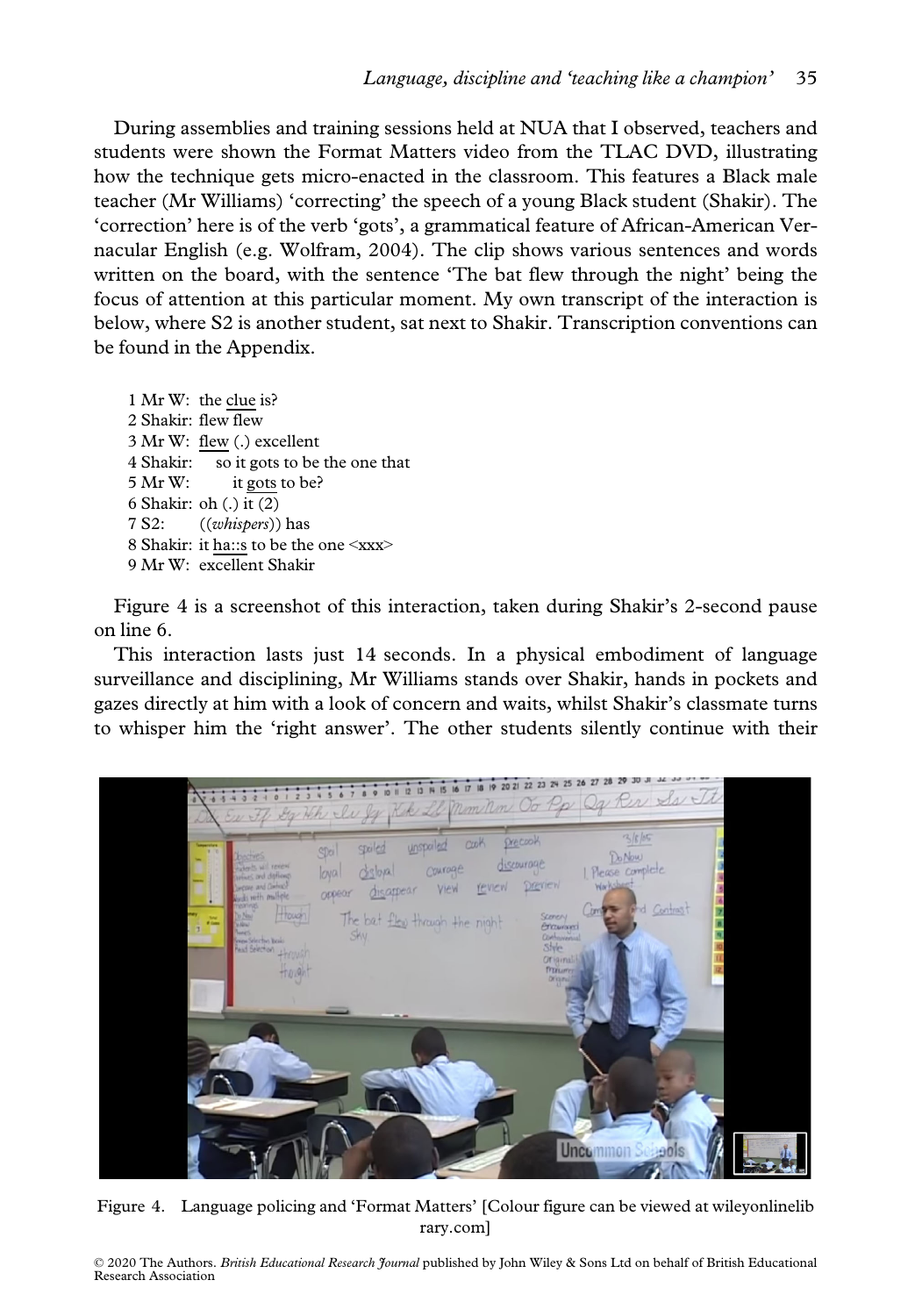work, apparently quite used to this practice, suggesting they have become socialised into these kinds of procedures and that language policing is an everyday experience for them. Similar interactions were observed during my time at NUA, with my own fieldnotes describing how teachers would regularly discipline students for using nonstandardised grammar and slang, the result of which would often be students looking embarrassed, ashamed and unwilling to contribute further.

A micro-analysis of the exchange using interactional sociolinguistics (e.g. Rampton, 2006) shows how TLAC gets translated into classroom practice and works as an 'oppressive language and educational policy' (Gumperz & Cook-Gumperz, 2005: 271). Here I use the Format Matters exchange as evidence of language-based struggle and surveillance, especially in classrooms where teachers are granted disciplinary licences through TLAC materials and zero-tolerance language policies. On line 1, the intent of Mr Williams is to elicit the answer from his students, with them inferring this from his rising intonation. Shakir speaks with excitement in his enthusiasm to participate, repeating 'flew' in quick succession, and then on line 4, overlapping Mr Williams in his eagerness to respond. However, Mr Williams' intent on line 5 is clear: the intervention and eradication of a non-standardised form that he deems to be unacceptable in his classroom, despite the fact that this interrupts the process of learning and ends Shakir's enthusiastic willingness to engage. Mr Williams provides Shakir with simultaneous inferential cues for what he is looking for: the interruption of Shakir, prosodic emphasis on the 'error' word of 'gots', as well as gestural cues in his concerned look. Shakir's exclamation ('oh') on line 6 suggests he realises that something he has said has been deemed to be institutionally unacceptable, yet requires assistance from a classmate in the form of a whisper (line 7), after pausing to think for 2 seconds. In Figure 4, we see Shakir's friend urgently look on, as he verbally passes him the 'answer' whilst Mr Williams waits for him to 'self-correct' (Lemov, 2015: 118). Here, Shakir's friend becomes part of the interpersonal surveillance system, monitoring and policing the language of other students. Throughout TLAC, Lemov insists that teachers need to be 'relentless' in building a 'no opt out' classroom culture (Lemov, 2015: 90) and so Shakir knows that he is going to remain under Mr Williams' gaze until he has answered 'correctly'. This eventually arrives with a sense of relief, using emphasis and the elongation of the vowel ('ha::s'), which he is rewarded for by Mr Williams on line 9. Mr Williams here is enacting what Lemov (2015: 187) calls 'position for power', instructing teachers to manipulate their bodies so that students know they are being physically and linguistically monitored at all times to 'build [a] subtle but pervasive control of the classroom environment'. The surveillance and policing of 'noncompliant' classroom language are here carried out by verbal and gestural means, via the grafting on of 'standard' grammar and linguistic 'capital' (Bourdieu, 1991).

Ironically, Shakir's non-standardised construction could have been the source of a meaningful exchange about language, especially given that the class are studying prefixes and suffixes, all the participants in the class are Black African Americans and the speech of these communities have long been stigmatised in schools (e.g. Baker-Bell, 2020). Of the exchange, Lemov (2015: 118) writes that Mr Williams 'reinforces the language of opportunity' in the way that he 'punches the error' whilst 'maintaining a neutral and nonjudgmental tone'. According to Lemov, the 'language of opportunity'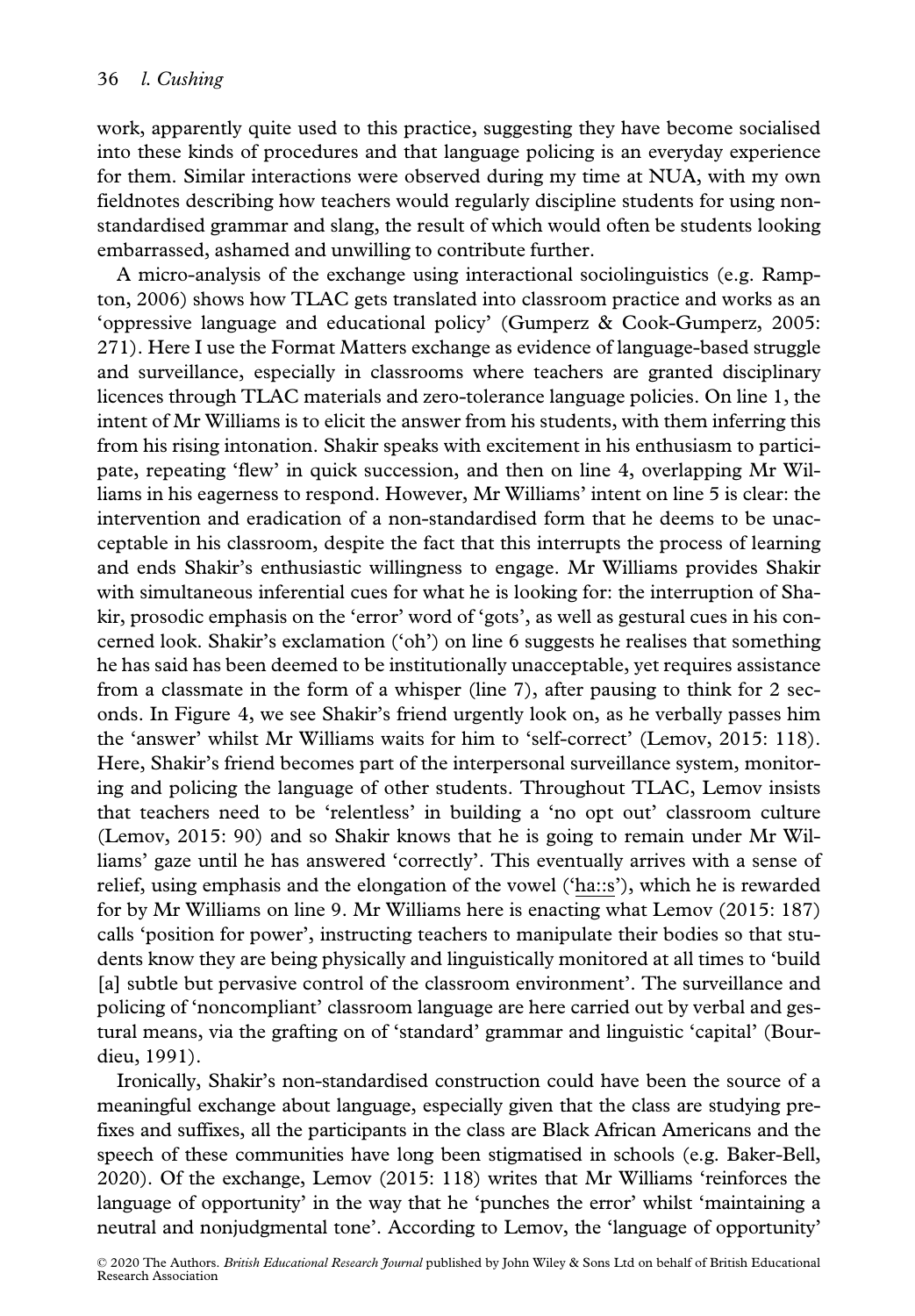is 'standardised English', or to use Alim and Smitherman's (2012) more politically accurate term, 'White Mainstream English'. It is unclear why such a violent metaphor is required to talk about young people's language, nor how a teacher can 'punch' an 'error' in a neutral and non-judgemental way, especially if such practices are guided by the aggressive TLAC language of business and sport. My fieldnotes from NUA reveal a number of cases where Format Matters was enacted in the classroom and corridor, serving as further evidence that Lemov-inspired language surveillance and disciplining is widespread in schools, with TLAC sitting as a policy driver which reinforces standard language ideologies under a benevolent guise of 'improving behaviour' and helping students in 'advancing to college and beyond' (Lemov, 2015: 121).

#### Discussion: language, law and order

Recent policy moves have granted schools in England political and financial powers to 'get tough' on behaviour, and this article has explored this in relation to the disciplining and surveillance of language. I began by exploring Clark's notion of 'language disciplining' and Cameron's 'verbal hygiene' in relation to current education policy, and then used these concepts to uncover the connections between language, law and order in a London secondary school.

As was the case during my time at NUA, language policies in schools are discursively constructed through texts, interactions and pedagogies. They are enacted in accordance with the local contexts of individual schools and shaped by vertical policy drivers including Ofsted and examination boards but also teacher beliefs and ideologies. A particularly powerful ideology within these policies is that of the 'standardised language', which this article has attempted to expand from beyond traditional conceptualisations of 'language' (i.e. speech and writing) to include movement, gesture and appearance. In this expanded view, attempts to standardise language are wrapped up in standardising the body, framed as a 'civilising force' and intermingling under a general veneer of behaviour management, order, regulation and 'appropriateness' (Foucault, 1979; Youdell, 2006). The Teach Like a Champion industry is a particularly available and prominent weapon in the surveillance and disciplining of language, sold on the educational marketplace to teachers as a 'toolkit' which will 'transform students [...] into achievers and believers, and rewrite the equation of opportunity' (Lemov, 2015: 2). Part of this 'achievement' and 'opportunity' involves the grafting on of what Whitman (2008) calls 'new paternalism': highly regulated attempts to make students think, act and talk in accordance with white, middle-class behaviours. In this way, TLAC and 'strict' language policies do nothing to address existing systems of social hierarchies and the domination of normative language practices, but perpetuate them through the insistence that racialised and classed young people assimilate towards a socially constructed 'standard', achieved through the stigmatisation, eradication and *outlawing* of literacies (see Rosa, 2018). These processes of physical and linguistic standardisation under the guise of emancipation and 'social mobility' are characteristic of many academies in the UK (see Kulz, 2017) and charter schools in the USA (see Stahl, 2019).

The surveillance, disciplining and policing of language is an overlooked part of research within the sociology of education, and I suggest its incorporation into post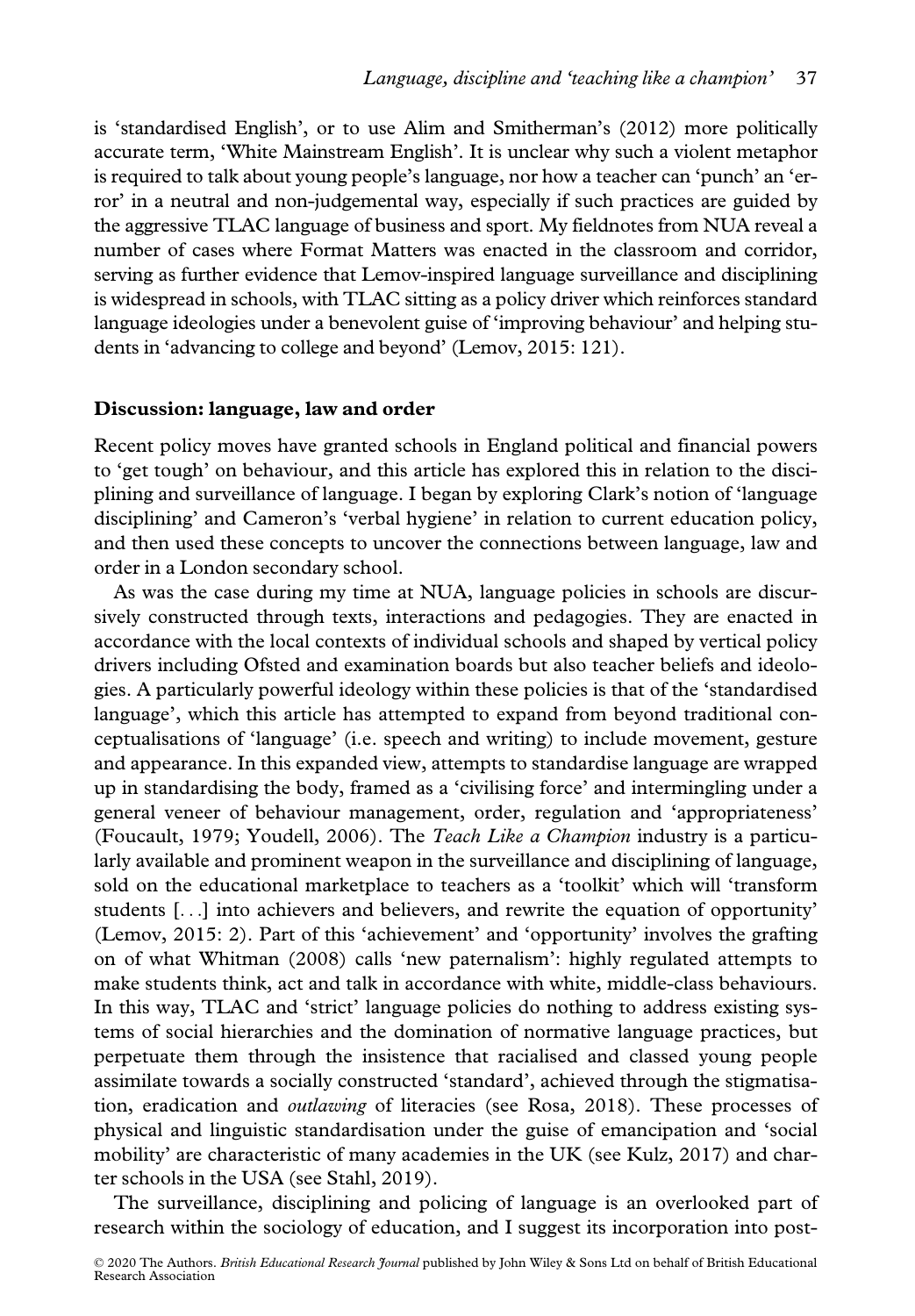panoptic models such as that of Page (2017a,b), which offer a multi-dimensional assemblage for conceptualising how performance and behaviour get monitored and controlled within schools. *Language* is an important addition here, cutting across Page's tripartite model of 'vertical', 'horizontal' and 'intrapersonal' surveillance (Page, 2017a: 995), being operationalised through a range of technologies and mechanisms including curriculum documents, Ofsted inspections, teacher standards, school policies, posters and signs on walls, textbooks, classroom scripts and classroom cultures of so-called 'appropriate' language. This assemblage can function as a 'hidden', de facto language policy (Shohamy, 2006) or an explicit list of language 'rules'. At the centre of this dense web of disciplinary mechanisms sits standardised English: a racialised and classed social construct which operates under the myth that it is easily identifiable and assessed, as well as being fetishised as 'superior quality' and equated with academic and economic 'success'. For these reasons, it presents a particularly visible and audible modality to be placed under surveillance. In schools such as NUA, students are constructed as 'successful' by conforming and adhering to these systems of language surveillance, under a promise of rewards (i.e. educational and employment prosperity) and a threat of sanctions (i.e. language stigma, pathologisation and chastisement). Under similar systems of language disciplining, such as the Teachers' Standards, the classroom scripts and body management routines of TLAC and 'standard English only' school-level policies, teachers work under sets of criteria on which their linguistic performance is judged, managed and placed under surveillance.

## Conclusion

Through a grounded approach, I have shown the mechanics of language disciplining in policy texts and how this gets enacted in classrooms and corridors. I have examined how discourses about language get wrapped up as part of wider discourses around discipline, how standardisation processes intermingle both language and the body, and how language itself is disciplined through various channels of surveillance. In particular, no-excuses and zero-tolerance-style policies, together with the Teach Like a Champion industry can work to aggressively perpetuate the standard language ideology, which has material consequences in relation to language-based discrimination and an increasing culture of verbal stigma and surveillance in schools. This article has shown how this type of language prejudice manifests at both structural and individual levels via a cluster of mechanisms, from government-produced policy documents through to school-level policies, textbooks and micro-level classroom interactions. Although this article is based on data generated from a single school, the global popularity of TLAC and the prevalence of 'standard English only' clauses in school behaviour policies (see Cushing, 2020b) would strongly suggest that the findings are generalisable across a much wider variety of settings.

## Acknowledgements

Thank you to Viv Ellis and two anonymous reviewers for a set of critically engaged, thoughtful and productive comments on an earlier draft of this article. I also thank the teachers and school who participated in the research.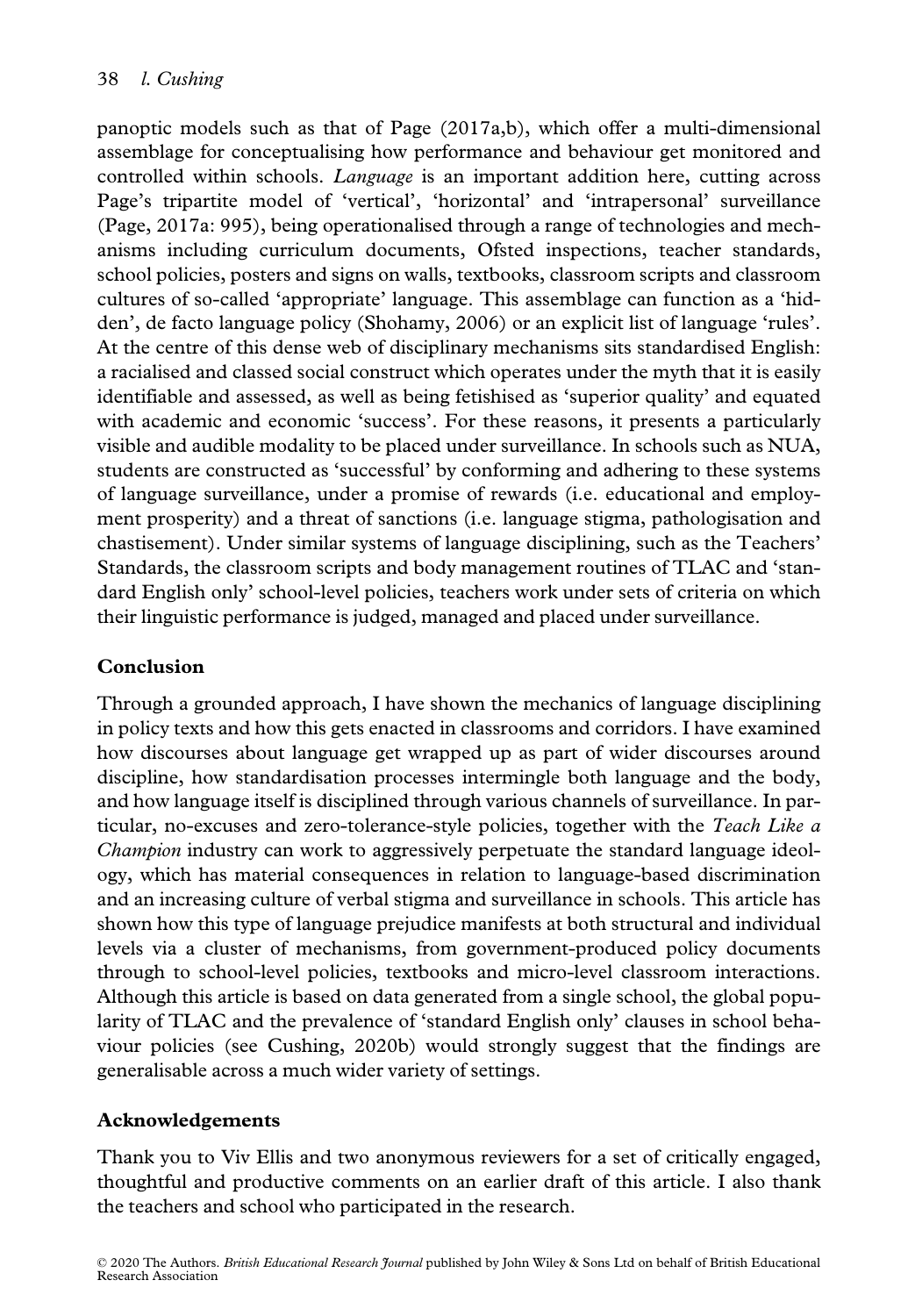## Ethical guidelines

Ethical approval was granted by my institution and I adhered to the practices outlined in the BERA guidelines (BERA, 2018). The names of participating schools have been anonymised.

#### Conflict of interest

There was no conflict of interest in undertaking this research.

#### Data availability statement

Research data are not shared.

## **References**

- Alim, H. S. & Smitherman, G. (2012) Articulate while black: Barack Obama, language, and race in the U.S. (Oxford, Oxford University Press).
- Baker-Bell, A. (2020) Linguistic justice: Black language, literacy, identity and pedagogy (London, Routledge).
- Ball, S., Hoskins, K., Maguire, M. & Braun, A. (2011) Disciplinary texts: A policy analysis of national and local behaviour policies, *Critical Studies in Education*,  $52(1)$ ,  $1-14$ .
- Ball, S., Maguire, M. & Braun, A. (2012) How schools do policy: Policy enactment in secondary schools (London, Routledge).
- Barakos, E. (2016) Language policy and critical discourse studies: Toward a combined approach, in: E. Barakos & J. Unger (Eds) Discursive approaches to language policy (Palgravepp), 23–50.
- Bennett, T. (2013) Let's stop relying on hunches it's time to use evidence to fix behaviour in schools, The Guardian. Available online at: [www.theguardian.com/teacher-network/2017/nov/](http://www.theguardian.com/teacher-network/2017/nov/01/lets-stop-relying-on-hunches-its-time-to-use-evidence-to-fix-behaviour-in-schools) [01/lets-stop-relying-on-hunches-its-time-to-use-evidence-to-fix-behaviour-in-schools.](http://www.theguardian.com/teacher-network/2017/nov/01/lets-stop-relying-on-hunches-its-time-to-use-evidence-to-fix-behaviour-in-schools)
- BERA (2018) Ethical guidelines for educational research (London, British Educational Research Association).
- Bernstein, B. (1974) Class, codes and control 1: Theoretical studies towards a sociology of language (London, Routledge).
- Bourdieu, P. (1991) Language and symbolic power (Cambridge, Polity Press).
- Cameron, D. (2012) Verbal hygiene (London, Routledge).
- Clark, U. (2001) War words: Language, history and the disciplining of English (Oxford, Elsevier).
- Cushing, I. (2020a) The policy and policing of language in schools, Language in Society, 49(3), 425–450.
- Cushing, I. (2020b) 'Say it like the Queen': The standard language ideology and language policy making in English primary schools. Language, Culture and Curriculum, 1–16. [https://doi.org/10.](https://doi.org/10.1080/07908318.2020.1840578) [1080/07908318.2020.1840578](https://doi.org/10.1080/07908318.2020.1840578)
- DfE (2013) Teachers' standards (London, DfE).
- DfE (2016) Behaviour and discipline in schools (London, DfE).
- DfE (2019) Schools backed to tackle bad behavior. Available online at: [www.gov.uk/government/ne](http://www.gov.uk/government/news/schools-backed-to-tackle-bad-behaviour) [ws/schools-backed-to-tackle-bad-behaviour.](http://www.gov.uk/government/news/schools-backed-to-tackle-bad-behaviour)
- Elliot, J. (2018) Teach First organisational discourse: What are Teach First teachers really being trained for?, Power and Education, 10(3), 264–274.
- Fairclough, N. (2010) Critical discourse analysis: The critical study of language (Routledge).
- Foucault, M. (1979) Discipline and punish: The birth of the prison (Prescott, AZ, Peregrine Books).
- Fuentes, A. (2011) Lockdown high: When the schoolhouse becomes a jailhouse (London, Verso).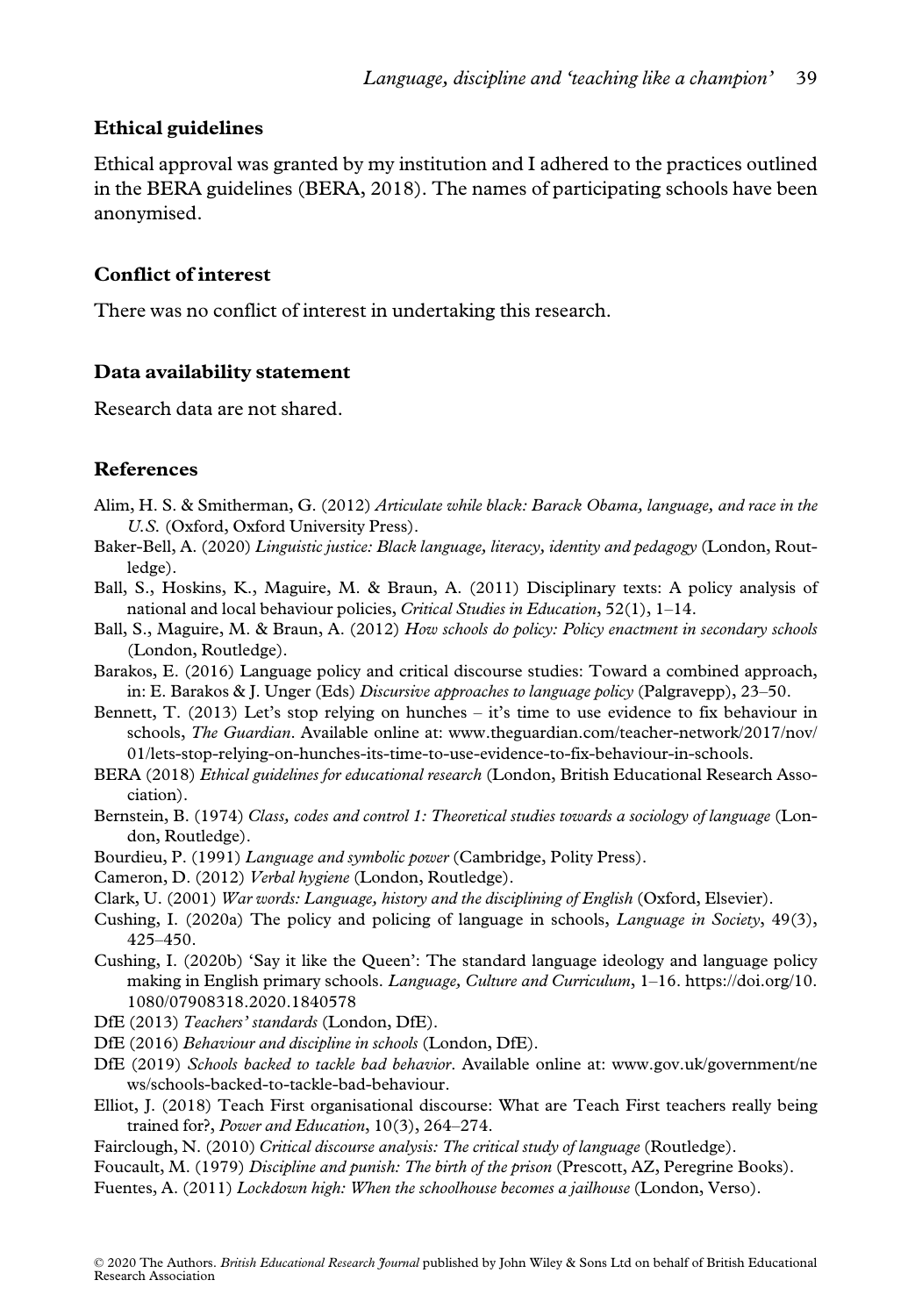- Gatti, L. & Catalano, T. (2015) The business of learning to teach: A critical metaphor analysis of one teacher's journey, Teaching and Teacher Education, 45, 149–160.
- Golann, J. (2018) Conformers, adaptors, imitators, and rejecters: How no-excuses teachers' cultural toolkits shape their responses to control, Sociology of Education, 91(1), 28–45.
- Gove, M. (2013) Michael Gove speaks about the importance of teaching (London, DfE).
- Gove, M. (2014) We'll back teachers who stamp out bad behaviour in class, *The Sun*. Available online at: [www.thesun.co.uk/archives/politics/558919/well-back-teachers-who-stamp-out-bad](http://www.thesun.co.uk/archives/politics/558919/well-back-teachers-who-stamp-out-bad-behaviour-in-class/)[behaviour-in-class/](http://www.thesun.co.uk/archives/politics/558919/well-back-teachers-who-stamp-out-bad-behaviour-in-class/).
- Graham, L. (2018) Student compliance will not mean 'all teachers can teach': A critical analysis of the rationale for 'no excuses' discipline, International Journal of Inclusive Education, 22(11), 1242–1256.
- Gumperz, J. & Cook-Gumperz, J. (2005) Language standardisation and the complexities of communicative practice, in: S. McKinnon & S. Silverman (Eds) Complexities: Beyond nature and nurture (Chicago, IL, Chicago University Press), 268–286.
- Gumperz, J. & Cook-Gumperz, J. (2006) Interactional sociolinguistics in the study of schooling, in: J. Cook-Gumperz (Ed.) The social construction of literacy (Cambridge, Cambridge University Press), 50–75.
- Heller, M., Pietikäinen, S. & Pujolar, J. (2018) Critical sociolinguistic research methods: Studying language issues that matter (London, Routledge).
- Hubbard, S. (2020) 'Speak for Change' inquiry APPG responses. Available online at: [www.youtube.c](http://www.youtube.com/watch?v=mkjCk3s9abw) [om/watch?v=mkjCk3s9abw](http://www.youtube.com/watch?v=mkjCk3s9abw).
- Janks, H. (2010) Literacy and power (London, Routledge).
- Jenkins, A. & Ueno, A. (2017) Classroom disciplinary climate in secondary schools in England: What is the real picture?, British Educational Research Journal, 43(1), 124–150.
- Johnson, D. (2009) Ethnography of language policy, Language Policy, 8, 139–159.
- Jones, P. E. (2013) Bernstein's 'codes' and the linguistics of 'deficit', Language and Education, 27 (2), 161–179.
- Kulz, C. (2017) Factories for learning: Making race, class and inequality in the neoliberal academy (Manchester, Manchester University Press).
- Lemov, D. (2015) Teach like a Champion 2.0: 62 techniques that put students on the path to college (San Francisco, CA, Jossey-Bass).
- Lemov, D., Hernandez, J. & Kim, J. (2012) Teach Like a Champion field guide: A practical resource to make the 49 techniques your own (San Francisco, CA, Jossey-Bass).
- Leslie, I. (2015) The revolution that could change the way your child is taught, The Guardian. Available online at: [www.theguardian.com/education/2015/mar/11/revolution-changing-way-your](http://www.theguardian.com/education/2015/mar/11/revolution-changing-way-your-child-taught)[child-taught](http://www.theguardian.com/education/2015/mar/11/revolution-changing-way-your-child-taught).
- Lough, C. (2020) US 'no excuses' pioneers relax school discipline, TES. Available online at: [www.](http://www.tes.com/news/us-no-excuses-pioneers-relax-school-discipline) [tes.com/news/us-no-excuses-pioneers-relax-school-discipline.](http://www.tes.com/news/us-no-excuses-pioneers-relax-school-discipline)
- Luke, A. (1992) The body literate: Discourse and inscription in early literacy training, Linguistics and Education, 4, 107–129.
- Maguire, M., Ball, S. & Braun, A. (2010) Behaviour, classroom management and student 'control': Enacting policy in the English secondary school, International Studies in Sociology of Education, 20(2), 153–170.
- Milroy, J. (2001) Language ideologies and the consequences of standardisation, *Journal of Sociolin*guistics, 5(4), 530–555.
- Page, D. (2017a) Conceptualising the surveillance of teachers, British Journal of Sociology of Education, 38(7), 991–1006.
- Page, D. (2017b) The surveillance of teachers and the simulation of teaching, *Journal of Education* Policy, 32(1), 1–13.
- Piro, J. (2008) Foucault and the architecture of surveillance: Creating regimes of power in schools, shrines, and society, Educational Studies, 44(1), 30–46.
- Rampton, B. (2006) Language in late modernity: Interaction in an urban school (Cambridge, Cambridge University Press).
- Rosa, J. (2018) Looking like a language, sounding like a race (Oxford, Oxford University Press).